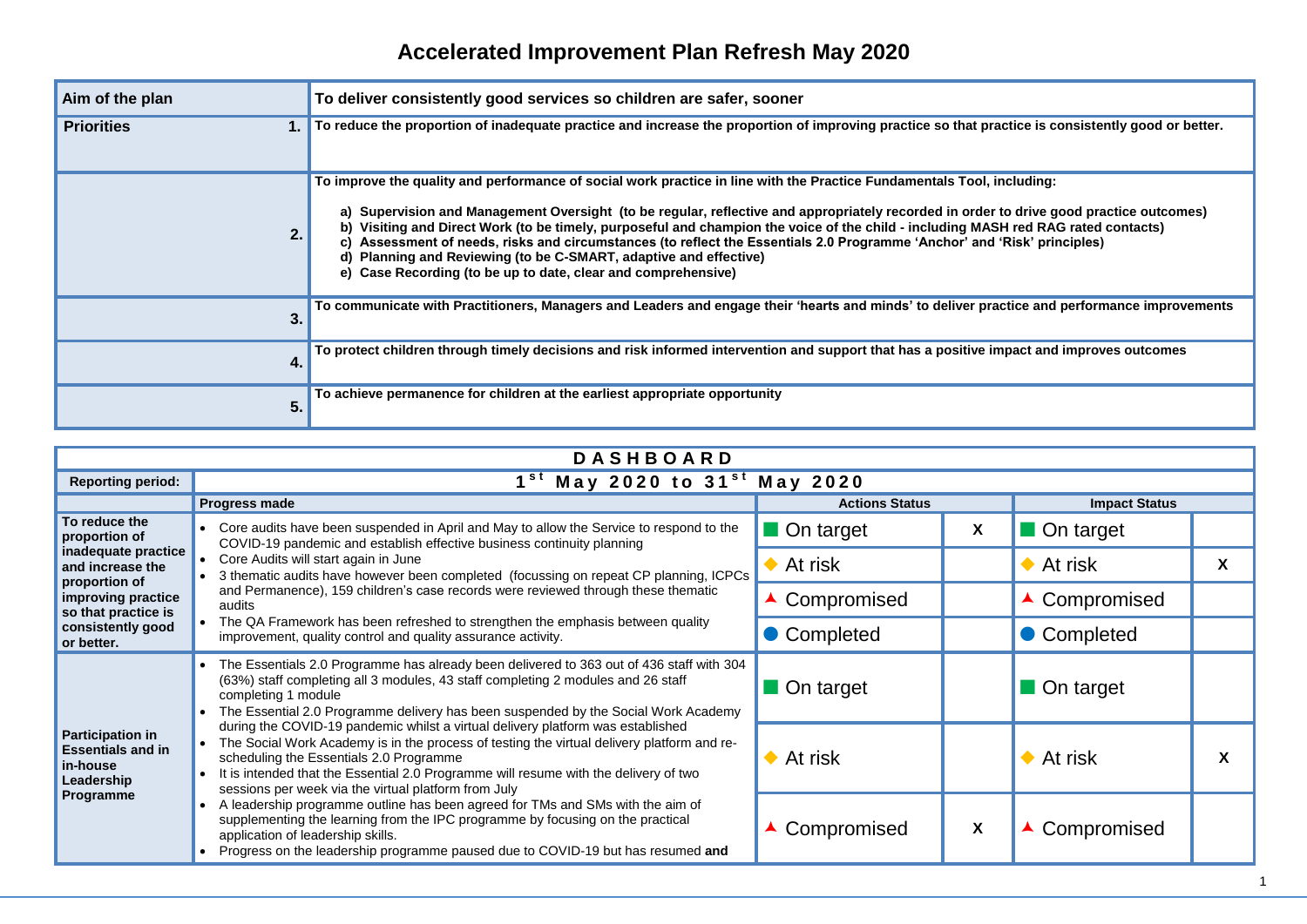|                                                                                                                           | detailed programme development is now underway. There is a modular programme<br>including 8 days in total. It is anticipated that the majority of the programme delivery will be<br>completed in autumn 2020.<br>Leadership learning will be supported by the provision of action learning sets and coaching<br>(dependent on available resources, see DfE coaching bid outlined below)                                                                                                      | Completed                   |   |
|---------------------------------------------------------------------------------------------------------------------------|----------------------------------------------------------------------------------------------------------------------------------------------------------------------------------------------------------------------------------------------------------------------------------------------------------------------------------------------------------------------------------------------------------------------------------------------------------------------------------------------|-----------------------------|---|
| To improve the<br>quality and                                                                                             | Following urgent remedial action, casework supervision improved to 67% in May from 38%<br>in April.                                                                                                                                                                                                                                                                                                                                                                                          | On target                   | X |
| performance of<br>social work<br>practice in line with                                                                    | Casework supervision compliance reporting has been established, a zero tolerance<br>$\bullet$<br>approach has been taken and further remedial action is being taken with identified Team<br>Managers.                                                                                                                                                                                                                                                                                        | At risk<br>$\bullet$        |   |
| the Practice<br><b>Fundamentals Tool:</b>                                                                                 | Professional supervision improved to 91% of social workers in May from 87% in April<br>$\bullet$<br>Overall there has been an increase of reflective group supervisions being held over the last<br>12 months, although this is not consistent month on month                                                                                                                                                                                                                                | Compromised                 |   |
| <b>Supervision &amp;</b><br><b>Management</b><br><b>Oversight</b>                                                         | Funding a programme of coaching and mentoring for Team and Service Managers is being<br>explored with the DfE to strengthen supervision and management oversight. A DfE bid has<br>been scoped and is due to be finalised and submitted by the end of June.                                                                                                                                                                                                                                  | Completed<br>$\blacksquare$ |   |
| To improve the                                                                                                            | The percentage of children seen within timescale following contact in relation to s47<br>enquiries was 93% in May<br>The percentage of children seen within timescale following contact in relation to s17                                                                                                                                                                                                                                                                                   | On target                   | X |
| quality and<br>performance of<br>social work<br>practice in line with<br>the Practice<br><b>Fundamentals Tool:</b>        | assessments was 86% in May<br>The combined s47 and s17 percentage of children seen within timescale following initial<br>contact was 92% overall in May<br>The percentage of all children subject to a CIN, CP and care plan seen within timescale in<br>$\bullet$                                                                                                                                                                                                                           | At risk<br>$\bullet$        |   |
|                                                                                                                           | May was 95% of which 79% were seen in person<br>The percentage of children subject to a child protection plan seen within timescale was<br>95% in May of which 88% were seen in person                                                                                                                                                                                                                                                                                                       | Compromised                 |   |
| <b>Timeliness of visits</b>                                                                                               | Based on the latest DfE survey return submitted $(3rd$ June), Gloucestershire is performing<br>better than the average for the South West (88% of CP see within 2 weeks compared to<br>regional average of 81%; 75% of CIN seen within 4 weeks compared to regional average<br>of 59%)                                                                                                                                                                                                       | Completed                   |   |
| To communicate<br>with Practitioners,                                                                                     | Business Continuity Planning arrangements continue to include 3 x a week CSC Bronze<br>Group Meetings and twice weekly CS SLT Silver meetings<br>• As of 13.05.2020 the extended Wednesday Bronze Group Meeting which incorporates the<br>Leadership Team Meeting continues to include Services Managers on a monthly basis. To<br>date, two monthly meetings have taken place                                                                                                               | On target                   | X |
| <b>Managers and</b><br><b>Leaders and</b><br>engage their 'hearts<br>and minds' to<br>deliver practice and<br>performance | To date, 26 x COVID-19 technical briefings have been produced and disseminated to all<br>CSC staff. Positive staff feedback has been received about the accessibility and<br>helpfulness of this messaging<br>The PSW has continued to support staff drop-ins to hear and respond to the voice of front<br>line practitioners and managers which provides valuable workforce intelligence and allows<br>the management and leadership group to identify and respond to issues in 'real time' | At risk<br>$\bullet$        |   |
| improvements                                                                                                              | The PSW also published a PSW Weekly Round Up every Friday to streamline and<br>coordinate all the national, regional and sector led COVID-19 related communications for<br><b>CSC</b> staff<br>Director and senior leadership webinars have continued to develop to replace SLT<br>Locality/Service visits to keep in touch with staff during the COVID-19 pandemic. A<br>programme of SLT webinars is in place for the summer period. To date 5 Webinars have                               | Compromised                 |   |

| Completed                     |   |
|-------------------------------|---|
| On target                     |   |
| $\blacktriangleright$ At risk |   |
| ▲ Compromised                 | X |
| Completed                     |   |
| On target                     | X |
| $\bullet$ At risk             |   |
| ▲ Compromised                 |   |
| Completed                     |   |
| On target                     | X |
| $\bullet$ At risk             |   |
| Compromised                   |   |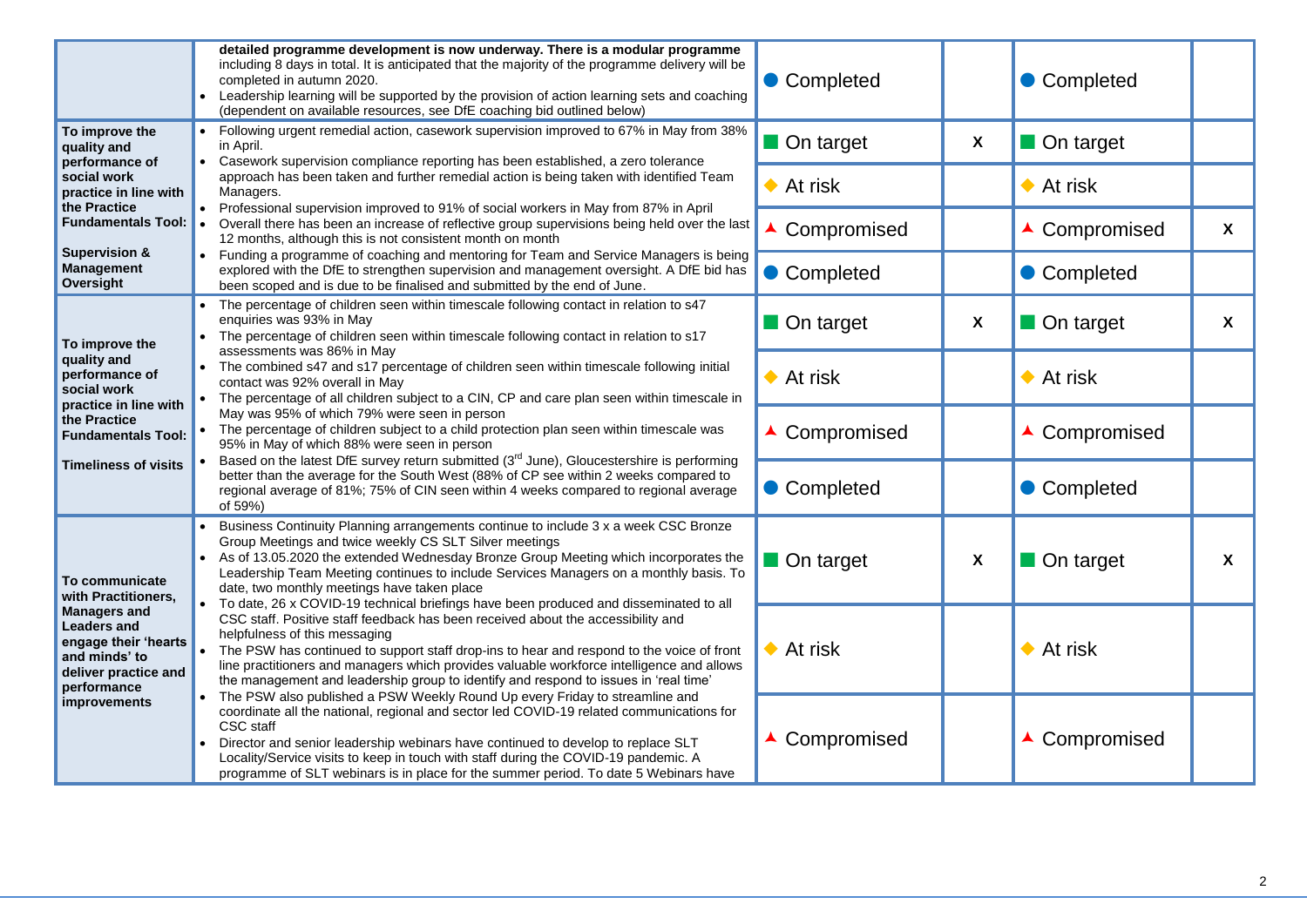|                                                                                        | already been delivered, with god attendance and positive feedback<br>A recent corporate staff survey (dated 22 - 29.04.2020) reported 79% of CS staff are<br>working remotely and on a 1 to 5 point scale the majority of CS staff scored a 4 in terms of<br>feeling mostly satisfied with information and communication, ICT support and home<br>working arrangements. This survey will be repeated in June, participation will be actively<br>encouraged.                                                                               | Completed               |   |
|----------------------------------------------------------------------------------------|-------------------------------------------------------------------------------------------------------------------------------------------------------------------------------------------------------------------------------------------------------------------------------------------------------------------------------------------------------------------------------------------------------------------------------------------------------------------------------------------------------------------------------------------|-------------------------|---|
| To protect children<br>through timely and<br>consistent risk                           | Timeliness of Initial Child Protection Conferences has continued to improve to 61% but<br>performance remains below target (80%)<br>Analysis of the reasons for late ICPC has been completed leading to additional HOS                                                                                                                                                                                                                                                                                                                    | On target               | X |
| informed<br>intervention and<br>support that has a                                     | oversight and scrutiny of all ICPC requests focusing on timeliness and thresholds<br>The proportion of children becoming subject to a second or subsequent protection plan<br>was 45% in-month during May and is 35% overall and remains a key focus                                                                                                                                                                                                                                                                                      | $\blacklozenge$ At risk |   |
| positive impact and<br>improves outcomes                                               | A joint HOS/Improvement Advisor Meeting was convened to review the outcome of the<br>recent thematic audits regarding repeat CP planning and ICPCs                                                                                                                                                                                                                                                                                                                                                                                        | ▲ Compromised           |   |
|                                                                                        | Targeted improvement action plans were agreed in response to the thematic audit<br>recommendations<br>An away 1/2 day with conference chairs has been organised for June 2020                                                                                                                                                                                                                                                                                                                                                             | Completed               |   |
| To achieve<br>permanence for<br>children at the<br>earliest appropriate<br>opportunity | A joint HOS/Improvement Advisor Meeting was convened to review the outcome of the<br>thematic audit regarding permanence and an improvement action plan was agreed in<br>response to audit recommendations<br>91% of care leavers have an up-to-date Pathway Plan and this performance is above<br>target<br>Remedial action is underway in response to the quarterly in-service pathway planning audit<br>$\bullet$                                                                                                                      | On target               | X |
|                                                                                        | A high proportion of care leavers across are in suitable accommodation<br>The threat of actual/anticipated eviction for older care leavers in independent<br>accommodation is being tracked during COVID-19 to ensure continuity of support as<br>required<br>The percentage of all children in care who are s20 remained at 28% in May (210 out of<br>754) which is down from a peak of 31% six months ago although needs to be reduce<br>further to be more in line with statistical neighbours/England average.                        | $\blacklozenge$ At risk |   |
|                                                                                        | Despite COVID-19, targeted work has continued to initiate court care proceedings for<br>some s20 children in care requiring legal permanence, although inevitably some courts<br>delays have occurred<br>The legacy of longstanding and excessive s20 use will take months to work its way through<br>as older CIC become 18 and pre-proceedings/proceedings are completed for a number of<br>younger children and this work is underway<br>HoS are tracking and reporting on the s20 cohort of children at service/locality levels. They | Compromised             |   |
|                                                                                        | are required to place a management oversight on case note records to outline the rationale<br>for s20 and any action that is necessary. A recent scrutiny exercise led to red RAGs and<br>requirement for urgent action by HoS for nine children where there was an identified delay.<br>An away day with Independent Reviewing Officers has been planned for June 2020<br>A programme of Permanence Roadshows has been planned for June 2020 to address the<br>thematic permanence audit improvement action plan                         | Completed               |   |

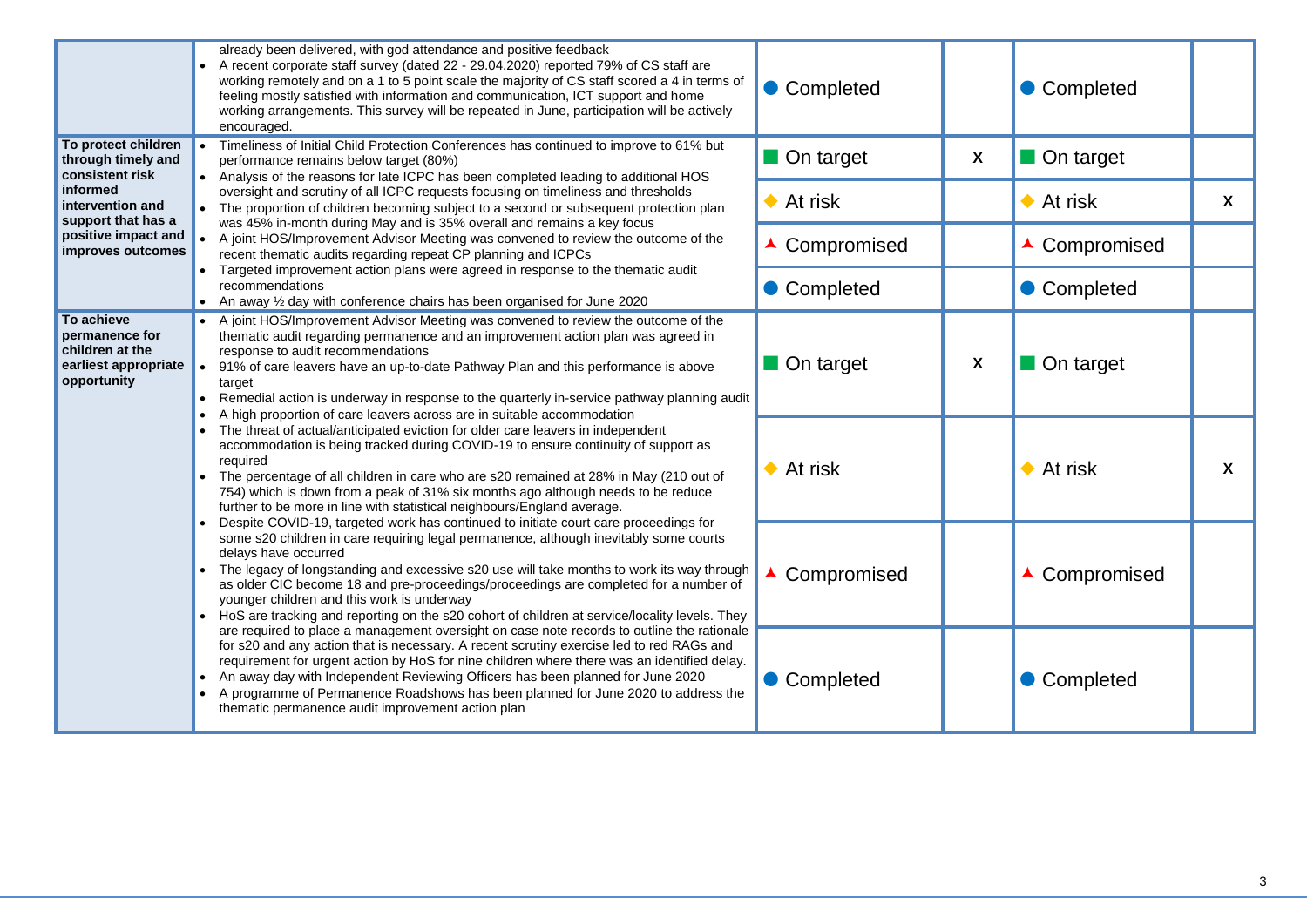|                                      |                                                                                                                                                                                                                                                                                                           |    | To reduce the proportion of inadequate practice and increase the proportion of improving practice so overall practice is consistently good or better.                                                                                                                                                                                                                                                                                                       |                                         |                                                                                                                                             |                                                                                                                                                                                                                                                                                                                                                                                                                                                                                                                      |    |  |  |
|--------------------------------------|-----------------------------------------------------------------------------------------------------------------------------------------------------------------------------------------------------------------------------------------------------------------------------------------------------------|----|-------------------------------------------------------------------------------------------------------------------------------------------------------------------------------------------------------------------------------------------------------------------------------------------------------------------------------------------------------------------------------------------------------------------------------------------------------------|-----------------------------------------|---------------------------------------------------------------------------------------------------------------------------------------------|----------------------------------------------------------------------------------------------------------------------------------------------------------------------------------------------------------------------------------------------------------------------------------------------------------------------------------------------------------------------------------------------------------------------------------------------------------------------------------------------------------------------|----|--|--|
|                                      |                                                                                                                                                                                                                                                                                                           |    |                                                                                                                                                                                                                                                                                                                                                                                                                                                             |                                         | <b>Actions status</b>                                                                                                                       | <b>Impact Status</b>                                                                                                                                                                                                                                                                                                                                                                                                                                                                                                 |    |  |  |
| <b>Rationale</b>                     |                                                                                                                                                                                                                                                                                                           |    | The percentage of inadequate case work identified through case file audit has remained high.                                                                                                                                                                                                                                                                                                                                                                | On target                               | X                                                                                                                                           | On target                                                                                                                                                                                                                                                                                                                                                                                                                                                                                                            |    |  |  |
|                                      |                                                                                                                                                                                                                                                                                                           |    |                                                                                                                                                                                                                                                                                                                                                                                                                                                             | $\blacktriangleright$ At risk           |                                                                                                                                             | $\blacktriangleright$ At risk                                                                                                                                                                                                                                                                                                                                                                                                                                                                                        | X. |  |  |
| <b>Reporting period:</b>             | $1st$ May 2020                                                                                                                                                                                                                                                                                            | To | 31 <sup>st</sup> May 2020                                                                                                                                                                                                                                                                                                                                                                                                                                   | Compromised                             |                                                                                                                                             | ▲ Compromised                                                                                                                                                                                                                                                                                                                                                                                                                                                                                                        |    |  |  |
|                                      |                                                                                                                                                                                                                                                                                                           |    |                                                                                                                                                                                                                                                                                                                                                                                                                                                             | • Completed                             |                                                                                                                                             | • Completed                                                                                                                                                                                                                                                                                                                                                                                                                                                                                                          |    |  |  |
| <b>Objectives</b>                    | • To improve the quality of Assessment and Planning<br>$\bullet$<br>sustained period of 3 months prior to re-inspection                                                                                                                                                                                   |    | Reduce the % Inadequate work identified through case file auditing to 5-8% for a                                                                                                                                                                                                                                                                                                                                                                            | <b>Comments about</b><br>overall status | • Improvements in practice are yet to be consistently and<br>sustainably embedded. The pace of change thus far has<br>not met expectations. |                                                                                                                                                                                                                                                                                                                                                                                                                                                                                                                      |    |  |  |
| <b>Progress made this</b><br>period: | $\overline{a}$<br>assuring the quality of practice<br>audit report (review of 41 repeat CP plans) as well as the ICPC audit<br>The findings from the permanence audit are informing the improvement work on<br>permanence planning and practice<br>$\bullet$<br>Pathway Planning quarterly audit findings |    | The new 'Practice Fundamentals' tool has been launched to promote accountability for<br>The Safeguarding Campaign has been launched via the corporate communications team<br>Further work has been completed on CP decision-making regarding likely significant risk of<br>harm and thresholds thought reviewing the findings from Hampshire's repeat CP planning<br>Pathway planning for care leavers has encompassed the recommendations arising from the | <b>Actions next</b><br>period:          | CP planning.<br>complement case file auditing.<br>due for Autumn 2020<br><b>Service Managers</b><br>share best practice examples            | Programme of case file auditing to re-start in June.<br>Liaise with Hampshire regarding follow up audit of repeat<br>Continue to develop range of thematic/targeted audits to<br>Continue to develop the content of the leadership<br>development programme for team and service managers<br>Complete and submit DfE coaching bid for Team and<br>Undertake weekly HOS post-launch updates regarding<br>the application of Practice Fundamentals across all<br>operational teams and services to ensure traction and |    |  |  |

## ly based on Performance reports September 19 ly (via auditing and management oversight) ly (via the frequency of weekly Bronze, Leadership & Management Meetings & PSW Drop Ins) Iv for each round of case file audits re-starting in  $.020$ eted by 30<sup>th</sup> June Completed by 24th June

| Key Actions, Owners, Impacts on objectives and Timescale                                                                                                           |                                                                                                                       |                                                                                                                                                      |                                                                                                                      |
|--------------------------------------------------------------------------------------------------------------------------------------------------------------------|-----------------------------------------------------------------------------------------------------------------------|------------------------------------------------------------------------------------------------------------------------------------------------------|----------------------------------------------------------------------------------------------------------------------|
| <b>Key Actions</b>                                                                                                                                                 | <b>Owners</b>                                                                                                         | <b>Impact on Objective</b>                                                                                                                           | <b>Timescale</b>                                                                                                     |
| Identify teams and individuals to target                                                                                                                           | Leadership Team                                                                                                       | This will lead to focused interventions on teams and individuals<br>identified as needing support based on performance data and<br>results of audits | Monthly based on Performance repo                                                                                    |
| Deep dive Interventions into targeted teams<br>and individuals                                                                                                     | <b>Improvement Adviser</b>                                                                                            | Implementation of individual plans focused on their need to<br>improve their practice, performance and quality of their work                         | From September 19                                                                                                    |
| Applying learning from of Essentials Training to<br>manage risks and harm (Anchor Principles)                                                                      | Heads of Service                                                                                                      | Better and more consistent risk management                                                                                                           | Monthly (via auditing and managem                                                                                    |
| Good practice sharing scheme                                                                                                                                       | Heads of Service/Team Managers with PSW                                                                               | Good practice examples are shared between peers and<br>celebrated to increase overall awareness about what good looks<br>like                        | Monthly (via the frequency of week<br>Management Meetings & PSW Drop                                                 |
| Monitoring use of audit exemptions                                                                                                                                 | Director (Safeguarding)                                                                                               | Increased completion of audit                                                                                                                        | Monthly for each round of case file<br>June 2020                                                                     |
| Review of top 20 Neglect children cases in each<br>locality (top 40 in Gloucester) which have had<br>the most delay / drift                                        | <b>Head of Improvement</b>                                                                                            | This will lead to actions to remediate to drifts and delays                                                                                          | Completed by 30th June                                                                                               |
| <u>severon a escantal en en 1981, o actual es</u><br><u>tontan sana sana sa sana n</u>                                                                             | <u>teacommunicate</u>                                                                                                 | TRANSFERING TO THE REAL PROPERTY OF THE REAL PROPERTY.                                                                                               | <u>Consecutive in the set of the set of the set of the set of the set of the set of the set of the set of the se</u> |
| ESCOVERING THE CONTRACTOR<br><u>ta kasaalaa ka siiriikhda ka siiriikhda ka siiriikhda ka siiriikhda ka siiriikhda ka siiriikhda ka siiriikhda</u>                  | <u>teacommonates and a series of the series of the series of the series of the series of the series of the serie</u>  | TA TAKSA KATALOGI KATALOGI KATALOGI KATALOGI KATALOGI KATALOGI KATALOGI KATALOGI KATALOGI KATALOGI KATALOGI KA                                       | <u>Consecutive in the set of the set of the set of the set of the set of the set of the set of the set of the se</u> |
| ES ANTE TENEN CONSTRUCTION AND DESCRIPTION<br><u>terre staan de grootstelling van de grootstelling van de grootstelling van de grootstelling van de grootstell</u> | <u> La Construction de la propincia de la propincia de la propincia de la propincia de la propincia de la propinc</u> | THE WILLIAM CALL AND THE REAL PROPERTY OF A REAL PROPERTY.                                                                                           | <u>Constantino de la provincia del provincia del provincia del provincia del provincia del provincia del provinc</u> |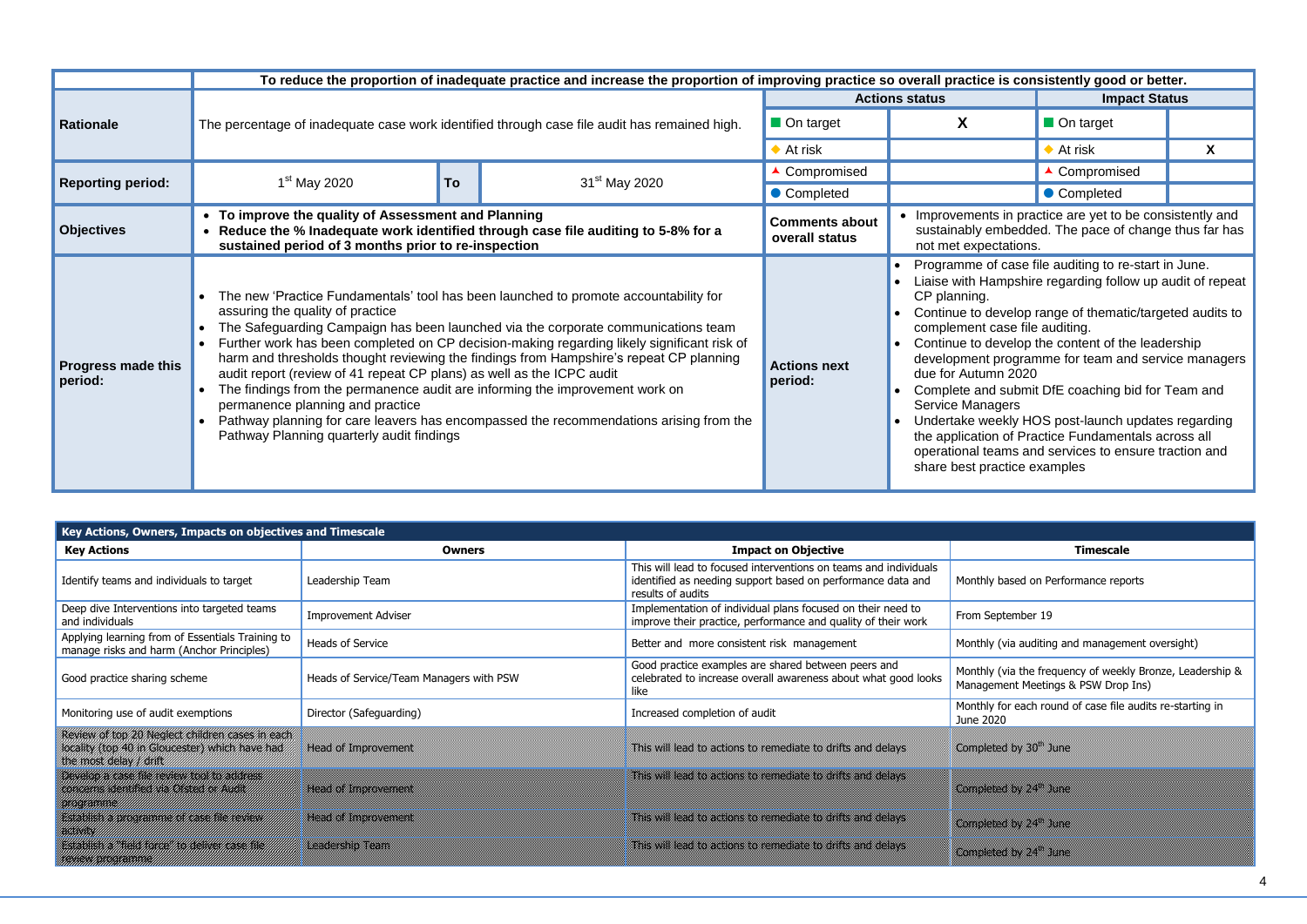| Review of audited cases where there are<br>outstanding audit actions | Heads of Service/Team Managers                           | Increased impact of audits on children's circumstances | Monthly from 15 <sup>th</sup> May |
|----------------------------------------------------------------------|----------------------------------------------------------|--------------------------------------------------------|-----------------------------------|
| TREVISTING REGISTERY AND RESIDENCE<br><u>UCSKERFALLINGER I </u>      | THE CONSTRUCTION OF THE PARTY OF THE PARTY               | TA KATALOGIA KATALOGIA KATALOGIA KATALOGIA K           | <u> 1978 – Edis Adams Mars</u>    |
| Revise case file audit form based on Ofsted<br>grading               | Head of Quality & Safeguarding (Children & Young People) |                                                        | Completed by 30th June            |
| Launch revised audit tool and QA framework                           | Head of Quality & Safeguarding (Children & Young People) |                                                        | Launched $1st$ July               |

| <b>Metrics</b>                                                                                                            |            |              |           |        |          |             |          |             |        |               |        |             |                                  |                |        |            |        |                 |        |               |        |                 |        |              |        |              |        |        |
|---------------------------------------------------------------------------------------------------------------------------|------------|--------------|-----------|--------|----------|-------------|----------|-------------|--------|---------------|--------|-------------|----------------------------------|----------------|--------|------------|--------|-----------------|--------|---------------|--------|-----------------|--------|--------------|--------|--------------|--------|--------|
|                                                                                                                           |            |              |           |        |          |             |          |             |        |               |        |             | <b>Improving &amp; Embedding</b> |                |        |            |        |                 |        |               |        |                 |        |              |        |              |        |        |
|                                                                                                                           |            | <b>April</b> |           | May    |          | <b>June</b> |          | <b>July</b> |        | <b>August</b> |        | <b>Sept</b> |                                  | <b>October</b> |        | <b>Nov</b> |        | <b>December</b> |        | <b>Jan 20</b> |        | <b>February</b> |        | <b>March</b> |        | <b>April</b> |        | May    |
|                                                                                                                           | Target     | Actual       | Target    | Actual | Target   | Actual      | Target   | Actual      | Target | Actual        | Target | Actual      | Target                           | Actual         | Target | Actual     | Target | Actual          | Target | Actual        | Target | Actual          | Target | Actual       | Target | Actual       | Target | Actual |
| % of cases<br>judged as<br>inadequate                                                                                     | 12/<br>10% | 36%          | 10/<br>8% | 40%    | 8/<br>5% | 30%         | 8/<br>5% | 30%         | 5%     | 17%           | 5%     | 23%         | 5%                               | 28%            | 5%     | 26%        | 5%     | 30%             | 5%     | 12%           | 5%     | 25%             | 5%     | 23%          | 5%     | N/A          | 5%     | N/A    |
| % of audit actions<br>from previous<br>month within<br>timescale                                                          | 75%        | 52%          | 75%       | 64%    | 75%      | 66%         | 75%      | 81%         | 75%    | 77%           | 75%    | 74%         | 80%                              | 73%            | 80%    | 70%        | 80%    | 63%             | 80%    | 72%           | 80%    | 66%             | 80%    | 68%          | 80%    | N/A          | 80%    | N/A    |
| % of cases<br>judged as good                                                                                              | 25%        | 19%          | 25%       | 17%    | 25%      | 16%         | 25%      | 20%         | 30%    | 29%           | 30%    | 21%         | 35%                              | 22%            | 35%    | 29%        | 35%    | 22%             | 35%    | 32%           | 35%    | 25%             | 35%    | 27%          | 35%    | N/A          | 35%    | N/A    |
| Number of<br>Neglect cases<br>reviewed<br>(cumulative)                                                                    |            |              |           |        | 80       | 81          | 100      | 105         |        |               |        |             |                                  |                |        |            |        |                 |        |               |        |                 |        |              |        |              |        |        |
| Number of Ofsted<br>cases subject to<br>case file reviews<br>and remedial<br>actions (111)<br>(cumulative)                |            |              |           |        |          |             | 91       | 27          | 119    | 32            |        | 78          |                                  | 82             |        | 97         |        | 99              |        | 99            |        | 111             |        |              |        | 111          |        |        |
| Number of<br>RI/Inadequate<br>cases subject to<br>case file reviews<br>and remedial<br>actions (173+<br>272) (cumulative) |            |              |           |        |          |             | 158      | 78          | 300    | 94            | 447    | 121         |                                  | 189            |        | 237        |        | 296             |        | 311           |        | 408             |        | 408          |        |              |        |        |
| Number of<br>coaching sessions<br>delivered by<br>Improvement<br>advisors<br>(cumulative)                                 |            |              |           |        |          |             |          |             |        |               |        |             |                                  | $\overline{4}$ |        | 21         |        | 38              |        | 48            |        | 57              |        | 63           |        |              |        |        |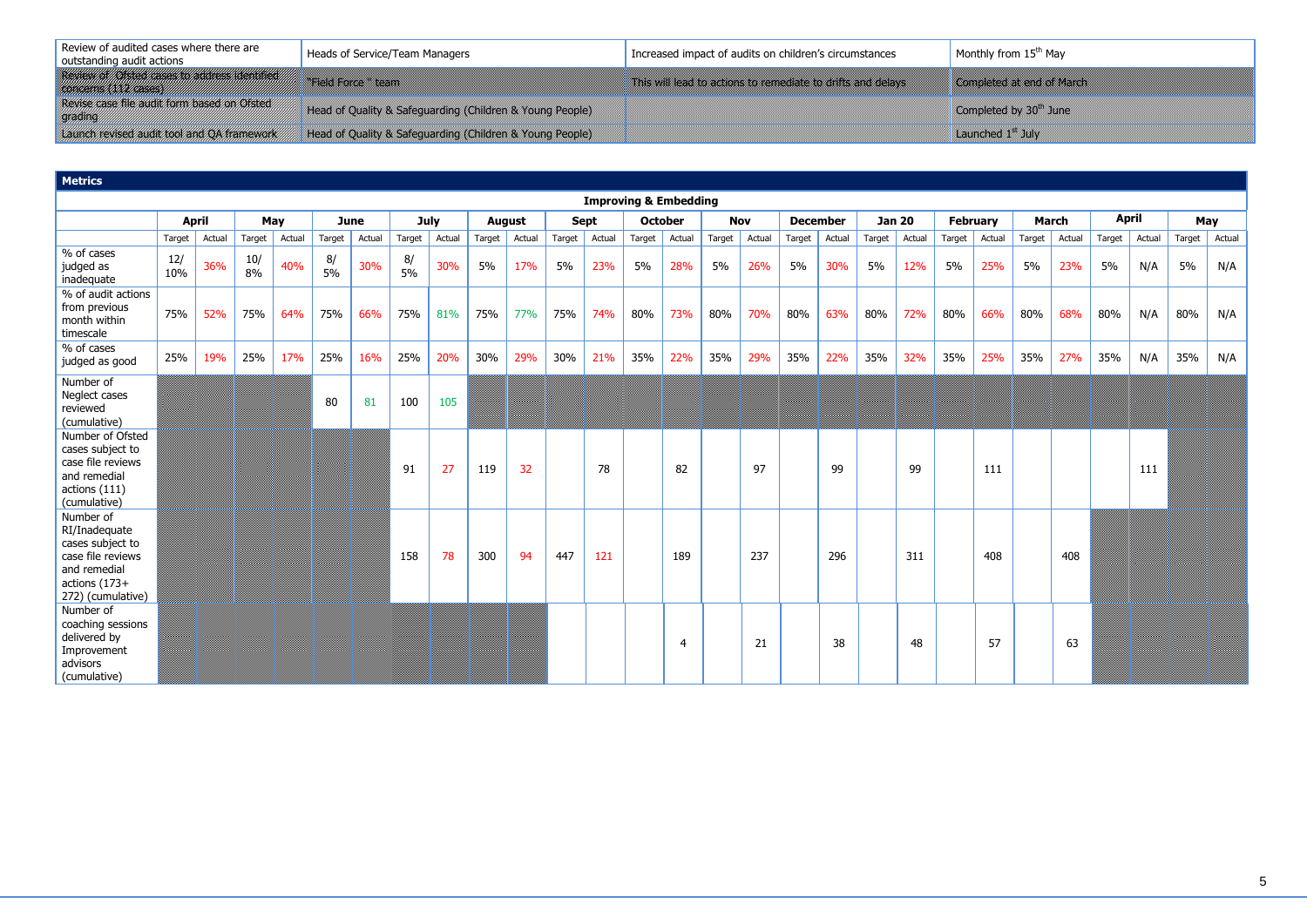|                                      |                                                                                                                                                                                                                                                                                                                                                                                                                             |                                                                                                           | Participation in Essential and in-house Leadership and Management Development programme                                                                                                                               |                             |                                  |                                                                                                                                                                                                                                                                 |        |  |  |
|--------------------------------------|-----------------------------------------------------------------------------------------------------------------------------------------------------------------------------------------------------------------------------------------------------------------------------------------------------------------------------------------------------------------------------------------------------------------------------|-----------------------------------------------------------------------------------------------------------|-----------------------------------------------------------------------------------------------------------------------------------------------------------------------------------------------------------------------|-----------------------------|----------------------------------|-----------------------------------------------------------------------------------------------------------------------------------------------------------------------------------------------------------------------------------------------------------------|--------|--|--|
|                                      |                                                                                                                                                                                                                                                                                                                                                                                                                             |                                                                                                           |                                                                                                                                                                                                                       | <b>Actions status</b>       |                                  | <b>Impact Status</b>                                                                                                                                                                                                                                            |        |  |  |
| <b>Rationale</b>                     | Essentials principles need to continue to be embedded to improve the quality of overall practice                                                                                                                                                                                                                                                                                                                            | $\blacksquare$ On target                                                                                  |                                                                                                                                                                                                                       | On target                   |                                  |                                                                                                                                                                                                                                                                 |        |  |  |
|                                      |                                                                                                                                                                                                                                                                                                                                                                                                                             | $\blacklozenge$ At risk                                                                                   |                                                                                                                                                                                                                       | $\blacklozenge$ At risk     | X                                |                                                                                                                                                                                                                                                                 |        |  |  |
| <b>Reporting period:</b>             | $1st$ May 2020                                                                                                                                                                                                                                                                                                                                                                                                              | <b>To</b>                                                                                                 | 31 <sup>st</sup> May 2020                                                                                                                                                                                             | ▲ Compromised               | X.                               | ▲ Compromised                                                                                                                                                                                                                                                   |        |  |  |
|                                      |                                                                                                                                                                                                                                                                                                                                                                                                                             |                                                                                                           |                                                                                                                                                                                                                       | Completed                   |                                  | • Completed                                                                                                                                                                                                                                                     |        |  |  |
| <b>Objectives</b>                    |                                                                                                                                                                                                                                                                                                                                                                                                                             | • Increase completion rate of Essentials Training<br>In-house Leadership Management Development Programme |                                                                                                                                                                                                                       |                             |                                  |                                                                                                                                                                                                                                                                 |        |  |  |
| <b>Progress made</b><br>this period: | • On-going targeted work with respective Heads of Service in relation to the performance and quality of individual<br>social workers and teams.<br>The Social Work Academy tested and confirmed virtual platform delivery arrangements<br>It is intended that the Essential 2.0 Programme will resume with the delivery of two sessions per week via the<br>virtual platform from July<br>delivered throughout autumn 2020. |                                                                                                           | The outline of the In-house Leadership programme has been completed, detailed content is now being written<br>and is closely aligned with Essentials, Practice Fundamentals and NAAS. The programme is on track to be | <b>Actions next period:</b> | Service<br>Programme<br>COVID-19 | • Pursue targeted work with Heads of<br>Resume delivery of Essentials 2.0<br>• Complete detailed content of in-house<br>leadership & management programme<br>and develop delivery schedule<br>Delivery of remaining IFT<br>(focused on TMs) to be arranged post | cohort |  |  |

| Metrics |        |                                    |        |        |        |        |                   |  |               |  |               |             |        |                |               |  |                 |               |        |               |                 |                          |              |               |                |
|---------|--------|------------------------------------|--------|--------|--------|--------|-------------------|--|---------------|--|---------------|-------------|--------|----------------|---------------|--|-----------------|---------------|--------|---------------|-----------------|--------------------------|--------------|---------------|----------------|
|         |        | <b>Improvement &amp; Embedding</b> |        |        |        |        |                   |  |               |  |               |             |        |                |               |  |                 |               |        |               |                 |                          |              |               |                |
|         |        | <b>April</b>                       |        | May    |        | June   | <b>July</b>       |  | August        |  |               | <b>Sept</b> |        | <b>October</b> | <b>Nov</b>    |  | <b>December</b> | <b>Jan 20</b> |        |               | <b>February</b> | <b>March</b>             | <b>April</b> |               | May            |
|         | Target | Actual                             | Target | Target | Actual | Target | $\sqrt{a}$ Target |  | Actual Target |  | Actual Target | Actual      | Target |                | Actual Target |  | Actual Target   | Actual Target | Actual | Target Actual |                 | Target   Actual   Target |              | Actual Target | Actual $\vert$ |
|         |        |                                    |        |        |        |        |                   |  |               |  |               |             |        |                |               |  |                 |               |        |               |                 |                          |              |               |                |

| Key Actions, Owners, Impacts on objectives and Timescale                                                                                                            |                                          |                                                                                                                                                                                                                                              |                                                                                                    |
|---------------------------------------------------------------------------------------------------------------------------------------------------------------------|------------------------------------------|----------------------------------------------------------------------------------------------------------------------------------------------------------------------------------------------------------------------------------------------|----------------------------------------------------------------------------------------------------|
| <b>Key Actions</b>                                                                                                                                                  | <b>Owners</b>                            | <b>Impact on Objective</b>                                                                                                                                                                                                                   | <b>Timescale</b>                                                                                   |
| Analysis of current participation and<br>identification of practitioners / managers<br>requiring attending 1 or 2 modules for<br>completing the Essentials Training | <b>Quality Assurance Team</b>            | Target communications to individuals who have missed one or two<br>modules                                                                                                                                                                   | Completed                                                                                          |
| Actions to ensure attendance of practitioners<br>missing 1 or 2 Modules.                                                                                            | Heads of Service/Team Managers           | Increased overall completion of essential modules                                                                                                                                                                                            | Delivery of the planned sessions con<br>More session arranged from Septem<br>usual from October 19 |
| <u> Kansa Kental Daluar Aduardi I</u>                                                                                                                               | <b>GERMASS CALLER</b>                    | <u> La Rivere La Sterre Arte La Rivere La Sterre La Rivere La Sterre La Carte La Carte de la Provincia del la Ca</u><br><u> Estados de Carlos de Carlos de Carlos de Carlos de Carlos de Carlos de Carlos de Carlos de Carlos de Carlos </u> | <u> Estados de C</u>                                                                               |
| Target next batch of Essential training to focus<br>on TMs and APs                                                                                                  | Heads of Service/ Quality Assurance Team | Increased numbers of TMs and APs who have completed the<br>programme                                                                                                                                                                         | All sessions planned have been deliv<br>sessions planned from September. P<br>in development       |

| <b>Timescale</b>                                                                                                                             |
|----------------------------------------------------------------------------------------------------------------------------------------------|
| Completed                                                                                                                                    |
| Delivery of the planned sessions completed at end of July.<br>More session arranged from September 19 - Business as<br>usual from October 19 |
| III ANN AN DÈIDEACH A                                                                                                                        |
| All sessions planned have been delivered. Another round of<br>sessions planned from September. Practice oversight for AP<br>in development   |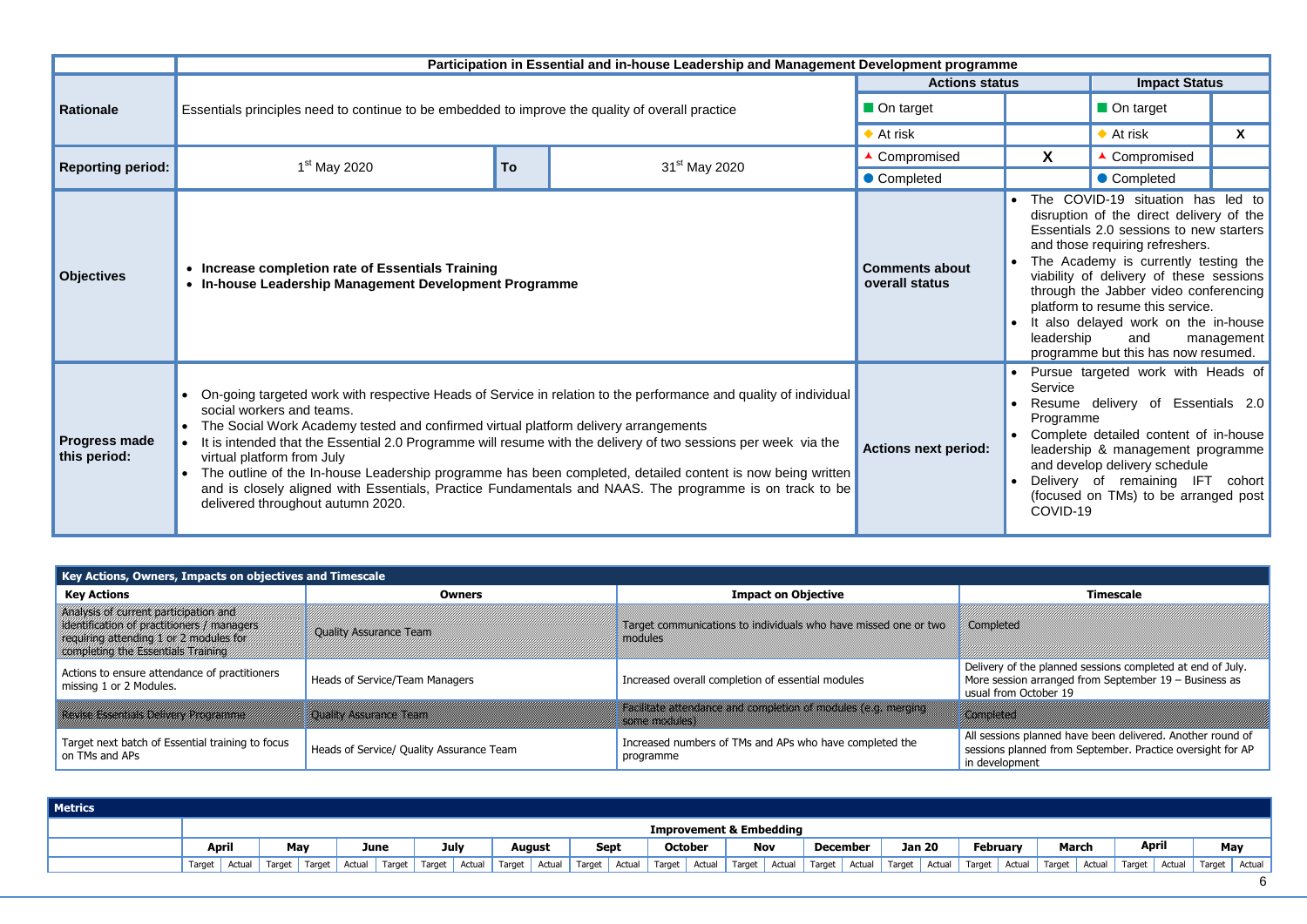| Number of Practitioners<br>having completed 3<br>relaunched essential<br>modules (used to be 5<br><b>Essentials Modules)</b> | 130 | 22  | tbc |     | tbc | 149             | tbc | 174 | tbc | 174 | tbc | 223 | tbc |     | tbc | 245 |     | 264 | 287 | 294 | 294 | 294 |
|------------------------------------------------------------------------------------------------------------------------------|-----|-----|-----|-----|-----|-----------------|-----|-----|-----|-----|-----|-----|-----|-----|-----|-----|-----|-----|-----|-----|-----|-----|
| Number of TMs and<br>HofS who have<br>completed 7 module +<br>of IPC management<br>development programme                     | 16  | 10  |     | 10  |     | 10 <sup>°</sup> | 35  | 32  | 45  |     |     |     |     |     |     | 50  | 51  |     |     |     |     |     |
| Quality of assessment<br>(QA report) – rated as a<br>percentage of<br>assessments evaluated<br>as 'Good'.                    |     | 19% |     | 17% |     | 8%              |     | 19% |     | 28% |     | 23% |     | 23% |     | 29% | 28% | 32% | 19% | 27% | N/A | N/A |
| SMART planning (QA<br>report) – rated as a<br>percentage of plans<br>evaluated as 'Good'.                                    |     | 19% |     | 20% |     | 20%             |     | 21% |     | 18% |     | 17% |     | 18% |     | 31% | 23% | 27% | 21% | 28% | N/A | N/A |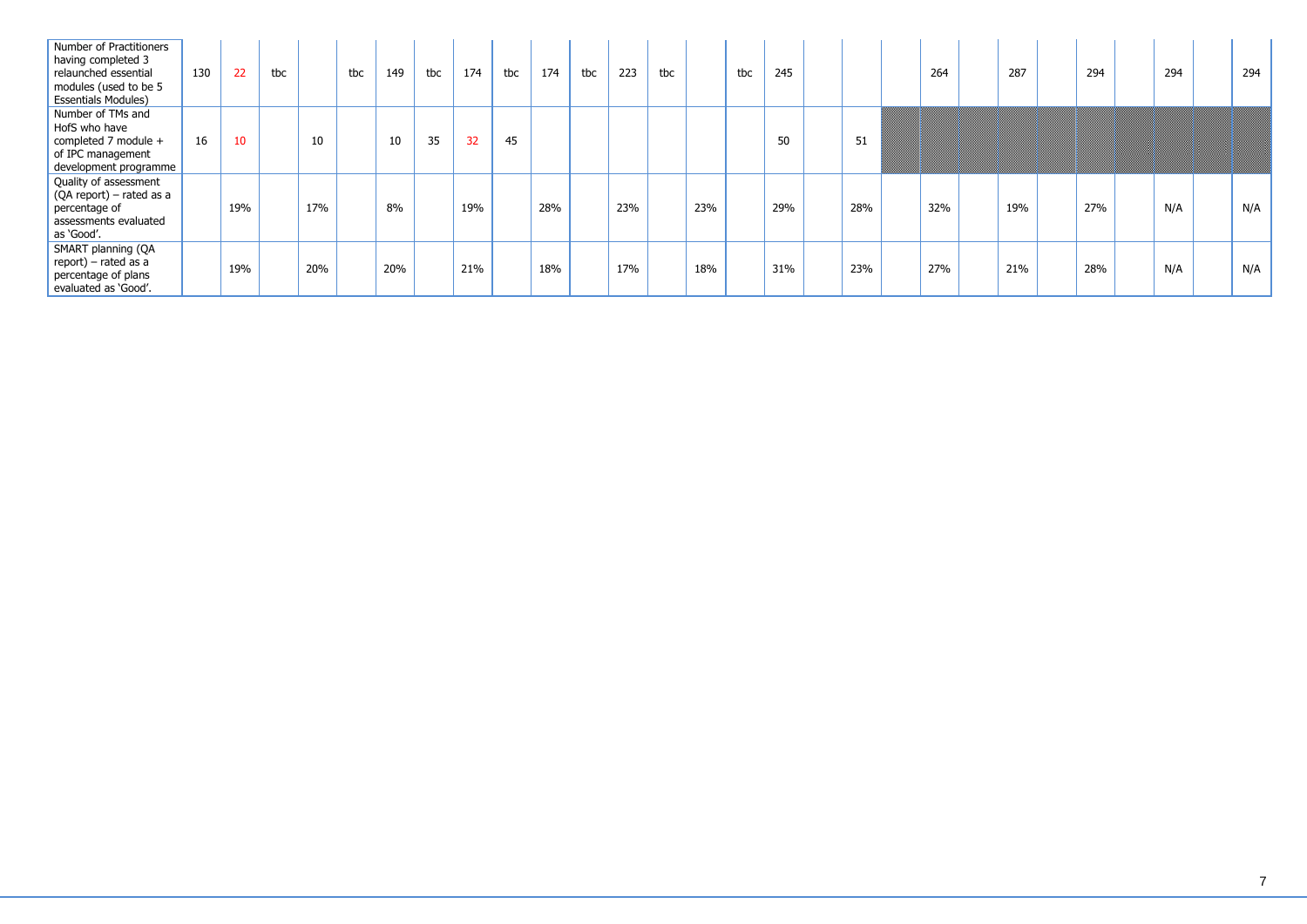|                                      |                                                                                                                                                                   |                                                                                                                                                                                                                                                                                                                                                                                                                                                                                                                                                                                                                                                                                                                                                                                                                                                                                                                                                                                                                                                                                                                                                                                                                                                                                                                                                                                                                                                                                                                                                                                                                                                                                                                                                                                                                                                                                                                                                                                                                                                                                                                                                                                                                                                                    |                   |  | <b>Impact status</b>          |  |
|--------------------------------------|-------------------------------------------------------------------------------------------------------------------------------------------------------------------|--------------------------------------------------------------------------------------------------------------------------------------------------------------------------------------------------------------------------------------------------------------------------------------------------------------------------------------------------------------------------------------------------------------------------------------------------------------------------------------------------------------------------------------------------------------------------------------------------------------------------------------------------------------------------------------------------------------------------------------------------------------------------------------------------------------------------------------------------------------------------------------------------------------------------------------------------------------------------------------------------------------------------------------------------------------------------------------------------------------------------------------------------------------------------------------------------------------------------------------------------------------------------------------------------------------------------------------------------------------------------------------------------------------------------------------------------------------------------------------------------------------------------------------------------------------------------------------------------------------------------------------------------------------------------------------------------------------------------------------------------------------------------------------------------------------------------------------------------------------------------------------------------------------------------------------------------------------------------------------------------------------------------------------------------------------------------------------------------------------------------------------------------------------------------------------------------------------------------------------------------------------------|-------------------|--|-------------------------------|--|
| <b>Rationale</b>                     |                                                                                                                                                                   |                                                                                                                                                                                                                                                                                                                                                                                                                                                                                                                                                                                                                                                                                                                                                                                                                                                                                                                                                                                                                                                                                                                                                                                                                                                                                                                                                                                                                                                                                                                                                                                                                                                                                                                                                                                                                                                                                                                                                                                                                                                                                                                                                                                                                                                                    | On target         |  | $\blacksquare$ On target      |  |
|                                      | interviews.                                                                                                                                                       |                                                                                                                                                                                                                                                                                                                                                                                                                                                                                                                                                                                                                                                                                                                                                                                                                                                                                                                                                                                                                                                                                                                                                                                                                                                                                                                                                                                                                                                                                                                                                                                                                                                                                                                                                                                                                                                                                                                                                                                                                                                                                                                                                                                                                                                                    | $\bullet$ At risk |  | $\blacktriangleright$ At risk |  |
| <b>Reporting period:</b>             | $1st$ May 2020                                                                                                                                                    | <b>To</b>                                                                                                                                                                                                                                                                                                                                                                                                                                                                                                                                                                                                                                                                                                                                                                                                                                                                                                                                                                                                                                                                                                                                                                                                                                                                                                                                                                                                                                                                                                                                                                                                                                                                                                                                                                                                                                                                                                                                                                                                                                                                                                                                                                                                                                                          | Compromised       |  | ▲ Compromised                 |  |
|                                      |                                                                                                                                                                   | To improve the quality and performance of social work practice in line with the Practice Fundamentals Tool: Supervision & Management Oversight<br><b>Actions status</b><br>Supervision previously relied on manual return leading to an incomplete picture in terms of extent and<br>frequency of supervision. A tracker has been established, this will lead to better understanding of<br>impact of supervision on quality of practice. Lack of supervision has been previously cited in exit<br>31 <sup>st</sup> May 2020<br>• Completed<br>• Completed<br><b>Comments</b><br>Targeted work is continuing taking place. Completion,<br>• To drive good practice and decision making and be regular, reflective and appropriately<br>about overall<br>timeliness and recording of case supervision on LL<br>improved but significant further improvement is needed.<br>status<br>Scrutiny of underperforming SWs and Team report for April revealed 14 SWs (5%) across 12<br>teams rated Red/Amber for 3 +months (down from highest of 29 in May 2019), 25 of 44 teams<br>• Further targeted action by Director (Safeguarding) to<br>(57%) rated Red/Amber for 3 + months (up from lowest of 16 in March 2019) with 6 of these<br>address underperforming SWs and Teams with Heads<br>of Service, HR and Performance<br>• Overall, team meetings have been taking place with key messages cascaded at team meetings<br>Implement the SW and Tam performance tracker<br>and 76% of social care teams confirmed they have had a team meeting in May<br>including HOS informed updates<br><b>Actions next</b><br>Group reflective supervision has continued in May with 31% of teams having confirmed they have<br>period:<br>Enforce use of the mandatory recording of casework<br>supervision using the Liquid Logic template in 'forms'<br>The supervision tracker for reporting professional supervision is embedded and reported its<br>using the Team Manager performance compliance<br>reporting<br>• A programme of Coaching and Mentoring for Team Managers and Service Managers is being<br>• Complete and pursue the Coaching and Mentoring bid<br>explored with the DfE around reinforcing Essentials Programme principles and Practice<br>with the DfE |                   |  |                               |  |
| <b>Objectives</b>                    | recorded                                                                                                                                                          |                                                                                                                                                                                                                                                                                                                                                                                                                                                                                                                                                                                                                                                                                                                                                                                                                                                                                                                                                                                                                                                                                                                                                                                                                                                                                                                                                                                                                                                                                                                                                                                                                                                                                                                                                                                                                                                                                                                                                                                                                                                                                                                                                                                                                                                                    |                   |  |                               |  |
| <b>Progress made this</b><br>period: | teams being rated Red/Amber for 19 months.<br>had reflective group supervision.<br>highest performance at 91% in May (compared to 87% in April).<br>Fundamentals. |                                                                                                                                                                                                                                                                                                                                                                                                                                                                                                                                                                                                                                                                                                                                                                                                                                                                                                                                                                                                                                                                                                                                                                                                                                                                                                                                                                                                                                                                                                                                                                                                                                                                                                                                                                                                                                                                                                                                                                                                                                                                                                                                                                                                                                                                    |                   |  |                               |  |

| Key Actions, Owners, Impacts on objectives and Timescale                                                            |                                                                                                                                                                                                                                      |                                                                                                                                                    |                                                                                                                       |
|---------------------------------------------------------------------------------------------------------------------|--------------------------------------------------------------------------------------------------------------------------------------------------------------------------------------------------------------------------------------|----------------------------------------------------------------------------------------------------------------------------------------------------|-----------------------------------------------------------------------------------------------------------------------|
| <b>Key Actions</b>                                                                                                  | <b>Owners</b>                                                                                                                                                                                                                        | <b>Impact on Objective</b>                                                                                                                         | <b>Timescale</b>                                                                                                      |
| <u>Kanas ya kasa shi na katika matu a ƙasar I</u>                                                                   | <u>DIE COLORES CONTRACTO DE L</u>                                                                                                                                                                                                    | <u>A STATISTIC ALT STATISTIC AND A STATISTIC COMMUNISTIC CONTRACT COMMUNIST CONTRACT CONTRACT COMMUNIST CONTRACT</u><br><u>Martin Carlottan (</u>  | <b>Constelland Bautored</b>                                                                                           |
| Monthly reporting on recording casework<br>supervision compliance for scrutiny and review<br>with all Team Managers | Head of Service / Director of Safeguarding with HR                                                                                                                                                                                   | To address compliance and improve performance by enforcing<br>casework supervision recording standards                                             | Marked improvement in June 2020                                                                                       |
| Complete evaluation of safeguarding TMs                                                                             | Head of Service / Director of Safeguarding & HR                                                                                                                                                                                      | To improve the practice of underperforming SWs and TMs, to<br>include formal HR performance management measures where<br>necessary and appropriate | To track identified SWs & Team Ma<br>performance management plans by                                                  |
| <u> 1999 - Johann Henry Stefan (d. 1988)</u>                                                                        | <u>Teach and the second series and the second series of the series of the series of the series of the series of the series of the series of the series of the series of the series of the series of the series of the series of </u> | A STATISTICS AND THE RESIDENCE OF A STRAIGHT CONTROL OF A STRAIGHT CONTROL OF A STRAIGHT CONTROL OF A STRAIGHT                                     | <u> Elizabeth Carlotte Charles Charles Charles Charles Charles Charles Charles Charles Charles Charles Charles Ch</u> |
| Improvement Advisors to coach / mentor targeted<br><b>TMs</b>                                                       | Director of Safeguarding / Improvement Adviser                                                                                                                                                                                       | To increase confidence and quality of management oversight and<br>accountability for practice standards provided by TMs                            | September 2019 onwards                                                                                                |
| <u> Kedistan dan basa dan me</u>                                                                                    | DIE SOOS ALGEMENT VAN DIE VAN DIE VAN DIE VAN DIE VAN DIE VAN DIE VAN DIE VAN DIE VAN DIE VAN DIE VAN DIE VAN                                                                                                                        | ANG KARAMATAN NG KABUPATÈN NG KABUPATÈN NG KABUPATÈN NG KABUPATÈN NG KABUPATÈN NG KABUPATÈN NG KABUPATÈN NG KA                                     | <u>TSK SEE IS IN STRUCTURE IN DIE SCHOOL DE BIJ DIE SCHOOL DE BIJ DIE SCHOOL DE BIJ DIE SCHOOL DE BIJ DIE SCHOOL</u>  |
| Extended Manager Meetings (EMM)                                                                                     | Director of Safeguarding                                                                                                                                                                                                             | Increased pace of learning                                                                                                                         | Fortnightly EMM in Feb and March                                                                                      |
| Revise report and data capture for supervision                                                                      | <b>Business Manager</b>                                                                                                                                                                                                              | Increased oversight and better picture of frequency and consistency<br>of supervision                                                              | Completed                                                                                                             |

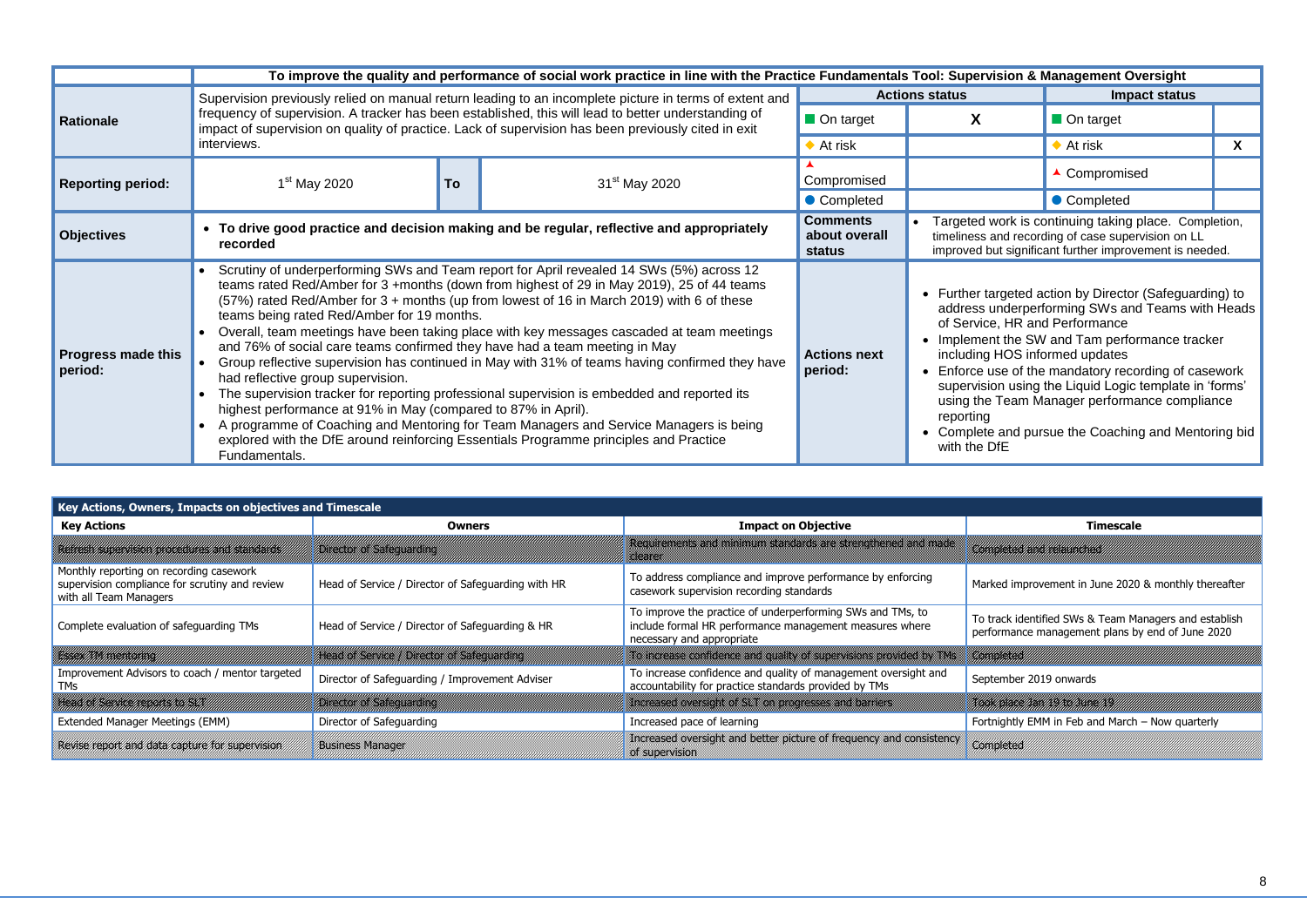| <b>Metrics</b>                                                                                                                                |              |        |            |        |            |        |        |             |        |               |        |             |        |                |                                  |            |        |                 |        |               |                 |        |        |              |        |              |        |            |
|-----------------------------------------------------------------------------------------------------------------------------------------------|--------------|--------|------------|--------|------------|--------|--------|-------------|--------|---------------|--------|-------------|--------|----------------|----------------------------------|------------|--------|-----------------|--------|---------------|-----------------|--------|--------|--------------|--------|--------------|--------|------------|
|                                                                                                                                               |              |        |            |        |            |        |        |             |        |               |        |             |        |                | <b>Improving &amp; Embedding</b> |            |        |                 |        |               |                 |        |        |              |        |              |        |            |
|                                                                                                                                               | <b>April</b> |        | May        |        |            | June   |        | <b>July</b> |        | <b>August</b> |        | <b>Sept</b> |        | <b>October</b> |                                  | <b>Nov</b> |        | <b>December</b> |        | <b>Jan 20</b> | <b>February</b> |        |        | <b>March</b> |        | <b>April</b> |        | <b>May</b> |
|                                                                                                                                               | Target       | Actual | Target     | Actual | Target     | Actual | Target | Actual      | Target | Actual        | Target | Actual      | Target | Actual         | Target                           | Actual     | Target | Actual          | Target | Actual        | Target          | Actual | Target | Actual       | Target | Actual       | Target | Actual     |
| Number of TM<br>mentored by<br>Improvement Adviser                                                                                            |              |        |            |        |            |        |        |             |        |               |        |             |        |                |                                  | 17         |        | 17              |        | 17            |                 | 17     |        |              |        |              |        |            |
| % of SW who have<br>had a monthly<br>supervisions                                                                                             | 65/<br>75%   |        | 65/<br>75% |        | 70/<br>80% |        | 80%    |             | 90%    | 81%           | 95%    | 79%         | 95%    | 84%            | 95%                              | 76%        |        | 77%             |        | 89%           |                 | 82%    |        |              |        | 87%          |        | 91%        |
| % of case supervision                                                                                                                         |              |        |            |        |            |        |        |             |        |               |        |             |        |                |                                  |            |        |                 |        |               |                 |        |        | 38%          |        | 50%          |        | 67%        |
| Management oversight<br>$\sqrt{(QA report)}$ – rated as<br>a percentage of<br>management oversight<br>and supervision<br>evaluated as 'Good'. |              | 11%    |            | 12%    |            | 17%    |        | 18%         |        | 28%           |        | 26%         |        | 23%            |                                  | 32%        |        | 24%             |        | 44%           |                 | 29%    |        | 27%          |        | N/A          |        | N/A        |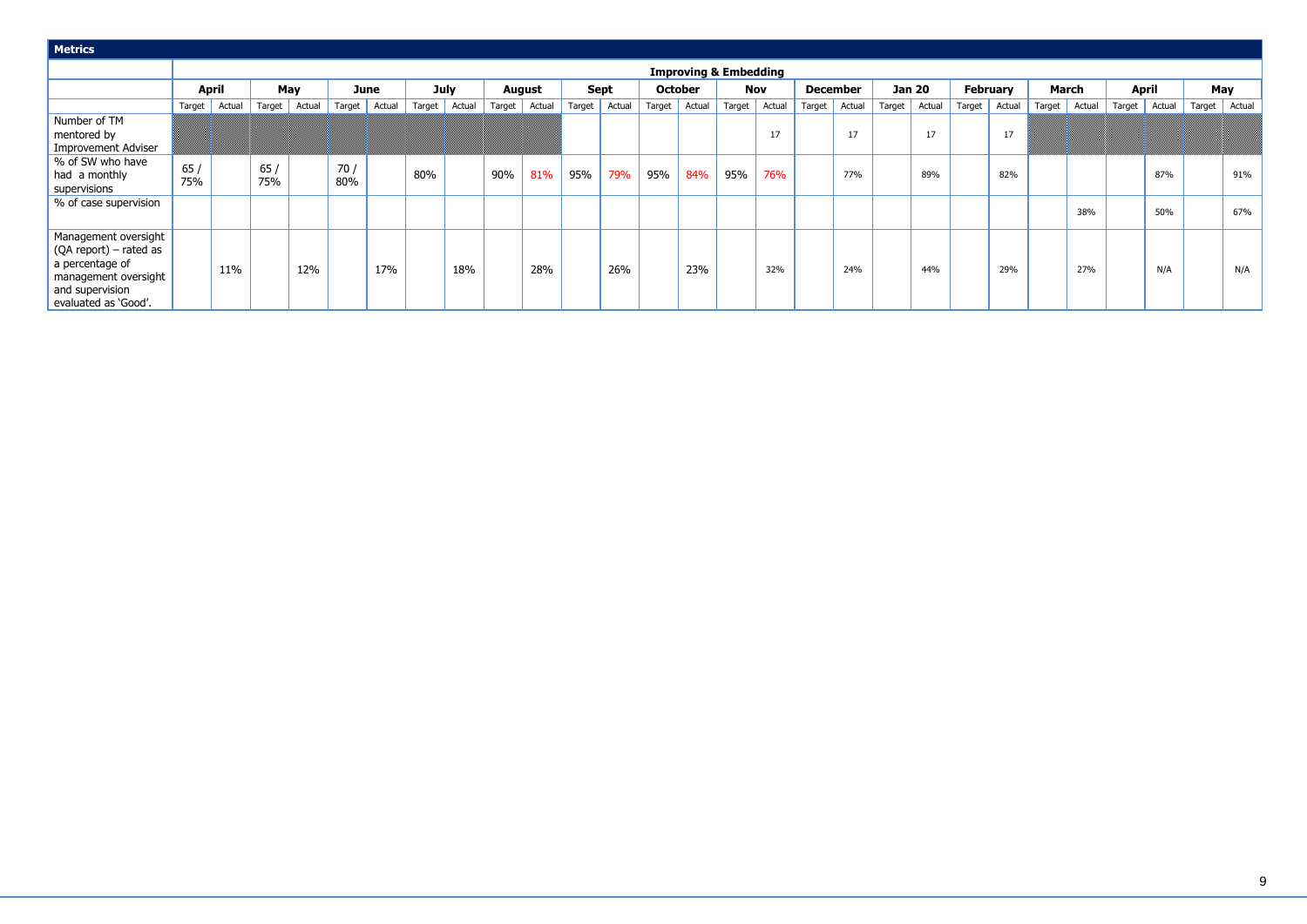|                          | the Practice Fundamentals Tool: Timeliness of visits |                      |   |
|--------------------------|------------------------------------------------------|----------------------|---|
|                          | <b>Actions status</b>                                | <b>Impact Status</b> |   |
| $\blacksquare$ On target | X                                                    | On target            | X |
| $\blacklozenge$ At risk  |                                                      | At risk              |   |
| Compromised              |                                                      | ▲ Compromised        |   |
| Completed                |                                                      | Completed            |   |
|                          |                                                      |                      |   |

ss of all visits is positive overall

ate and maintain improved overall visiting nce

visiting performance variability between teams It Practice Fundamentals to ensure purposeful nd direct work with children

high level of face to face visits during COVID-19

|                                               |                                                                                                                                                                                                                                                                                                                                                         |           | To improve the quality and performance of social work practice in line with the Practice Fundamentals Tool: Timeliness of visits                                                                                                                                                                                                                                                                                                                                                                                                                                                                                                                                                                                                                                                                                                                                                                                                                                                                            |                                            |                                                                                                                                              |                                                                             |
|-----------------------------------------------|---------------------------------------------------------------------------------------------------------------------------------------------------------------------------------------------------------------------------------------------------------------------------------------------------------------------------------------------------------|-----------|-------------------------------------------------------------------------------------------------------------------------------------------------------------------------------------------------------------------------------------------------------------------------------------------------------------------------------------------------------------------------------------------------------------------------------------------------------------------------------------------------------------------------------------------------------------------------------------------------------------------------------------------------------------------------------------------------------------------------------------------------------------------------------------------------------------------------------------------------------------------------------------------------------------------------------------------------------------------------------------------------------------|--------------------------------------------|----------------------------------------------------------------------------------------------------------------------------------------------|-----------------------------------------------------------------------------|
|                                               |                                                                                                                                                                                                                                                                                                                                                         |           | The percentage of children seen in a timely way following contact needs to improve further to ensure                                                                                                                                                                                                                                                                                                                                                                                                                                                                                                                                                                                                                                                                                                                                                                                                                                                                                                        |                                            | <b>Actions status</b>                                                                                                                        | <b>Impa</b>                                                                 |
| <b>Rationale</b><br><b>Progress made this</b> | their voice is heard                                                                                                                                                                                                                                                                                                                                    |           | they are safe and well and that purposeful support and intervention is undertaken to make sure                                                                                                                                                                                                                                                                                                                                                                                                                                                                                                                                                                                                                                                                                                                                                                                                                                                                                                              | On target                                  | X                                                                                                                                            | On target                                                                   |
|                                               |                                                                                                                                                                                                                                                                                                                                                         |           |                                                                                                                                                                                                                                                                                                                                                                                                                                                                                                                                                                                                                                                                                                                                                                                                                                                                                                                                                                                                             | $\blacklozenge$ At risk                    |                                                                                                                                              | $\blacklozenge$ At risk                                                     |
| <b>Reporting period:</b>                      | $1st$ May 2020                                                                                                                                                                                                                                                                                                                                          | <b>To</b> | 31 <sup>st</sup> May 2020                                                                                                                                                                                                                                                                                                                                                                                                                                                                                                                                                                                                                                                                                                                                                                                                                                                                                                                                                                                   | Compromised                                |                                                                                                                                              | ▲ Compromised                                                               |
|                                               |                                                                                                                                                                                                                                                                                                                                                         |           |                                                                                                                                                                                                                                                                                                                                                                                                                                                                                                                                                                                                                                                                                                                                                                                                                                                                                                                                                                                                             | Completed                                  |                                                                                                                                              | Completed                                                                   |
| <b>Objectives</b>                             | • Increase the timeliness of decision-making for Red RAG rated contacts<br>• Increase the % of s17 and s47 visits within timescales following contact<br>• Increase the % of visits to children in need of support, protection and care                                                                                                                 |           |                                                                                                                                                                                                                                                                                                                                                                                                                                                                                                                                                                                                                                                                                                                                                                                                                                                                                                                                                                                                             | <b>Comments</b><br>about overall<br>status | • Timeliness of all visits is positive ov                                                                                                    |                                                                             |
| period:                                       | having improved in March and April<br>93% in May<br>was 86% in May<br>was 92% overall in May<br>was 95% of which 79% were seen in person<br>May of which 88% were seen in person<br>this is below the target of 95%, and have an up-to date review and pathway plan.<br>Monthly performance surgeries have continued to be convened on a virtual basis. |           | Timeliness of decision making for Red RAG rated contacts had decreased this month (84%) after<br>The percentage of children seen within timescale following contact in relation to s47 enquiries was<br>The percentage of children seen within timescale following contact in relation to s17 assessments<br>The combined s47 and s17 percentage of children seen within timescale following initial contact<br>The percentage of all children subject to a CIN, CP and Care plan seen within timescale in May<br>The percentage of children subject to a child protection plan seen within timescale was 95% in<br>The significant majority of children in care have been seen within timescale (May 89%), although<br>Based on the latest DfE survey return submitted $(3rd$ June), Gloucestershire is performing better<br>than the average for the South West (88% of CP see within 2 weeks compared to regional<br>average of 81%; 75% of CIN seen within 4 weeks compared to regional average of 59%) | <b>Actions next</b><br>period:             | Consolidate and maintain improved<br>performance<br>Address visiting performance variab<br>Maintain high level of face to face v<br>pandemic | Implement Practice Fundamentals t<br>visiting and direct work with childrer |



| Key Actions, Owners, Impacts on objectives and Timescale                                                                                                                                                           |                                                                                                                      |                                                                                                                   |                                                                                                                      |
|--------------------------------------------------------------------------------------------------------------------------------------------------------------------------------------------------------------------|----------------------------------------------------------------------------------------------------------------------|-------------------------------------------------------------------------------------------------------------------|----------------------------------------------------------------------------------------------------------------------|
| <b>Key Actions</b>                                                                                                                                                                                                 | <b>Owners</b>                                                                                                        | <b>Impact on Objective</b>                                                                                        | Timescale                                                                                                            |
| TM to hold Monday morning planning meetings<br>(to schedule all upcoming visits & tasks that need<br>to be completed) and to review any overdue from<br>previous week with reference to appropriate web<br>reports | <b>Team Managers</b>                                                                                                 | TMs and SWs are clear about visits which need to be completed                                                     | Weekly and on-going                                                                                                  |
| Performance surgeries to focus on visits                                                                                                                                                                           | <b>Heads of Service</b>                                                                                              | Reinforce messages about visits being a key priority to target<br>any 'at risk' visits and underperformance       | Monthly from February 2020 and or<br>currently                                                                       |
| Deep dive intervention in struggling teams                                                                                                                                                                         | <b>Improvement Advisors</b>                                                                                          | Identify root causes and target improvement intervention                                                          | Fortnightly Head of Service report to<br>19). Coaching / Mentoring by Impro<br>Sept 19                               |
| <u> EMMI SISTEMA SAMAN SAMAN SAMA SAMA SAMA</u><br><u> Kostes Karl Miller (Karl Maria Karl Maria Karl Maria Karl Maria Karl Maria Karl Maria Karl Maria Karl Maria K</u>                                           | IN SECTION OF THE REAL PROPERTY OF THE REAL PROPERTY OF THE REAL PROPERTY.                                           | TAS AT A CITY ACTIVITY                                                                                            | <u> Tanga dan bahasa dan ba</u>                                                                                      |
| Data and report:<br>Gap in quantum terms<br>Forward look dynamic daily reporting<br>% timeliness report to HofS                                                                                                    | <b>Team Managers</b>                                                                                                 | Increased awareness, improved understanding and action<br>required to address gaps and achieve performance target | Daily forward looking reporting by To<br>due. Weekly monitoring of visits con<br>Service                             |
| TEN ER TIG NET KAN DE TOTAL SE TOTAL SUSTAN DE                                                                                                                                                                     | <u> Kabupatèn Bandaran Indonesia (Kabupatèn Bandaran Indonesia (Kabupatèn Bandaran Indonesia (Kabupatèn Bandaran</u> |                                                                                                                   | <u> Elizabeth Contae a Contae a Contae a Contae a Contae a Contae a Contae a Contae a Contae a Contae a Contae a</u> |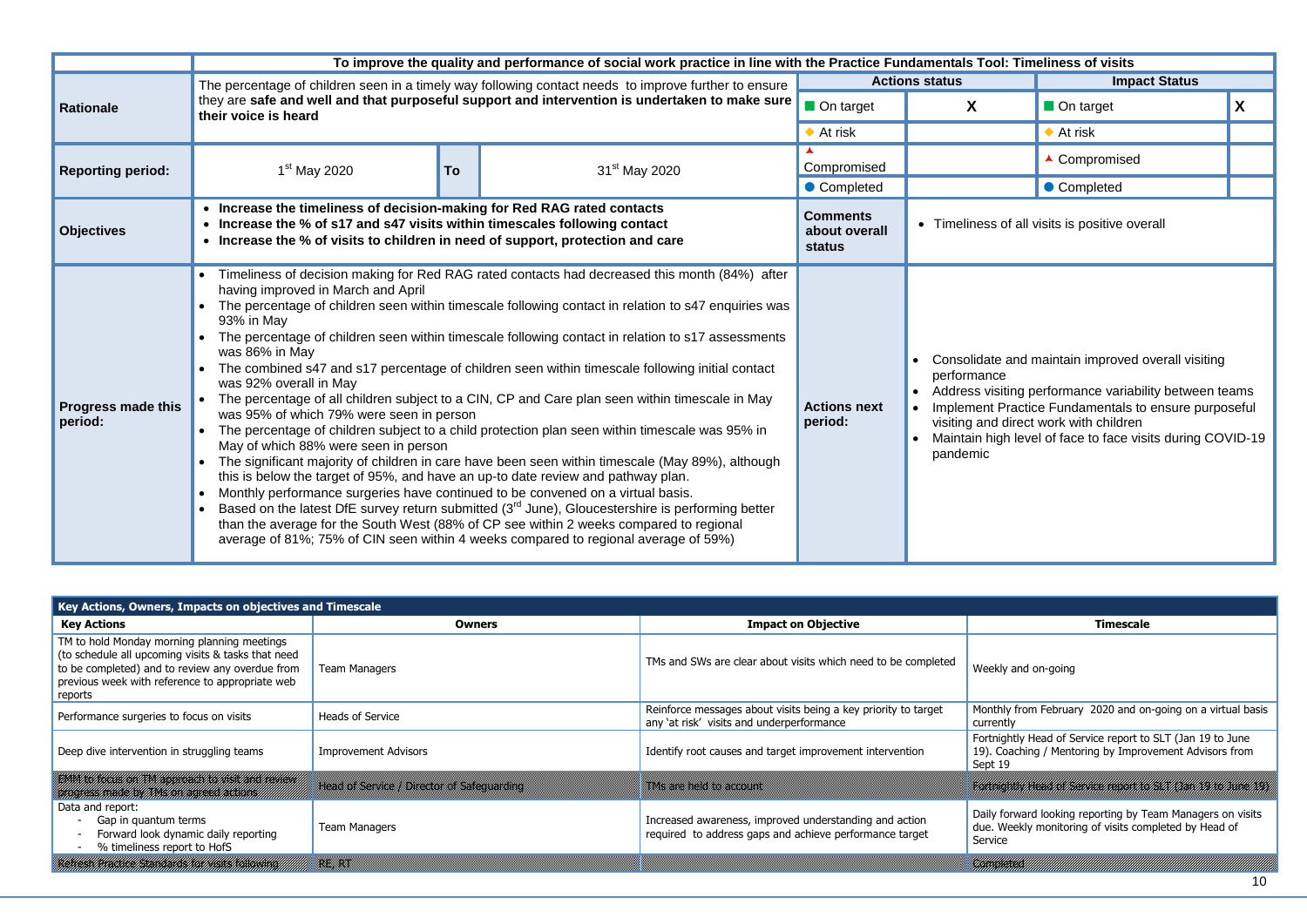**Metrics**

|                                                                                       |        |        |        |        |        |        |             |        |        |        |        |             |        |                | <b>Improving &amp; Embedding</b> |        |        |                 |               |        |        |                 |        |              |              |        |        |        |
|---------------------------------------------------------------------------------------|--------|--------|--------|--------|--------|--------|-------------|--------|--------|--------|--------|-------------|--------|----------------|----------------------------------|--------|--------|-----------------|---------------|--------|--------|-----------------|--------|--------------|--------------|--------|--------|--------|
|                                                                                       | April  |        | May    |        |        | June   | <b>July</b> |        | August |        |        | <b>Sept</b> |        | <b>October</b> | <b>Nov</b>                       |        |        | <b>December</b> | <b>Jan 20</b> |        |        | <b>February</b> |        | <b>March</b> | <b>April</b> |        | May    |        |
|                                                                                       | Target | Actual | Target | Actual | Target | Actual | Target      | Actual | Target | Actual | Target | Actual      | Target | Actual         | Target                           | Actual | Target | Actual          | Target        | Actual | Target | Actual          | Target | Actual       | Target       | Actual | Target | Actual |
| Percentage of children<br>seen within timescale<br>following contact $-$ Sec<br>17    | 70%    | 65%    | 80%    | 75%    | 80%    | 84%    | 80%         | 77%    | 80%    | 73%    | 80%    | 76%         | 80%    | 75%            | 80%                              | 75%    | 80%    | 80%             | 80%           | 89%    | 80%    | 92%             | 80%    | 90%          | 80%          | 85%    | 80%    | 93%    |
| Percentage of children<br>seen within timescale<br>following contact $-$ Sec<br>47    | 80%    | 74%    | 80%    | 62%    | 80%    | 76%    | 80%         | 60%    | 80%    | 75%    | 80%    | 53%         | 80%    | 90%            | 80%                              | 75%    | 80%    | 66%             | 80%           | 75%    | 80%    | 76%             | 80%    | 66%          | 80%          | 72%    | 80%    | 86%    |
| Percentage of children in<br>need seen within<br>timescale                            | 80%    | 89%    | 80%    | 86%    | 80%    | 85%    | 85%         | 80%    | 85%    | 86%    | 85%    | 87%         | 85%    | 87%            | 85%                              | 87%    | 85%    | 88%             | 85%           | 91%    | 85%    | 91%             | 85%    | 88%          | 85%          | 91%    | 85%    | 95%    |
| Percentage of children<br>on CP plans seen within<br>timescale                        | 85%    | 93%    | 85%    | 87%    | 85%    | 87%    | 90%         | 78%    | 90%    | 86%    | 90%    | 88%         | 90%    | 87%            | 90%                              | 91%    | 90%    | 89%             | 90%           | 87%    | 90%    | 91%             | 90%    | 84%          | 90%          | 92%    | 90%    | 95%    |
| Percentage of children<br>for CIC seen within<br>timescale                            | 90%    | 96%    | 90%    | 99%    | 90%    | 96%    | 95%         | 96%    | 95%    | 96%    | 95%    | 95%         | 95%    | 97%            | 95%                              | 96%    | 95%    | 96%             | 95%           | 96%    | 95%    | 98%             | 95%    | 95%          | 95%          | 84%    | 95%    | 89%    |
| % of contact to final<br>decision in 4 working<br>hours for Red RAG rated<br>contacts |        | 64%    |        | 55%    |        | 89%    |             | 90%    |        | 95%    |        | 98%         |        | 89%            |                                  | 98%    |        | 95%             |               | 89%    |        | 82%             |        | 94%          |              | 90%    |        | 84%    |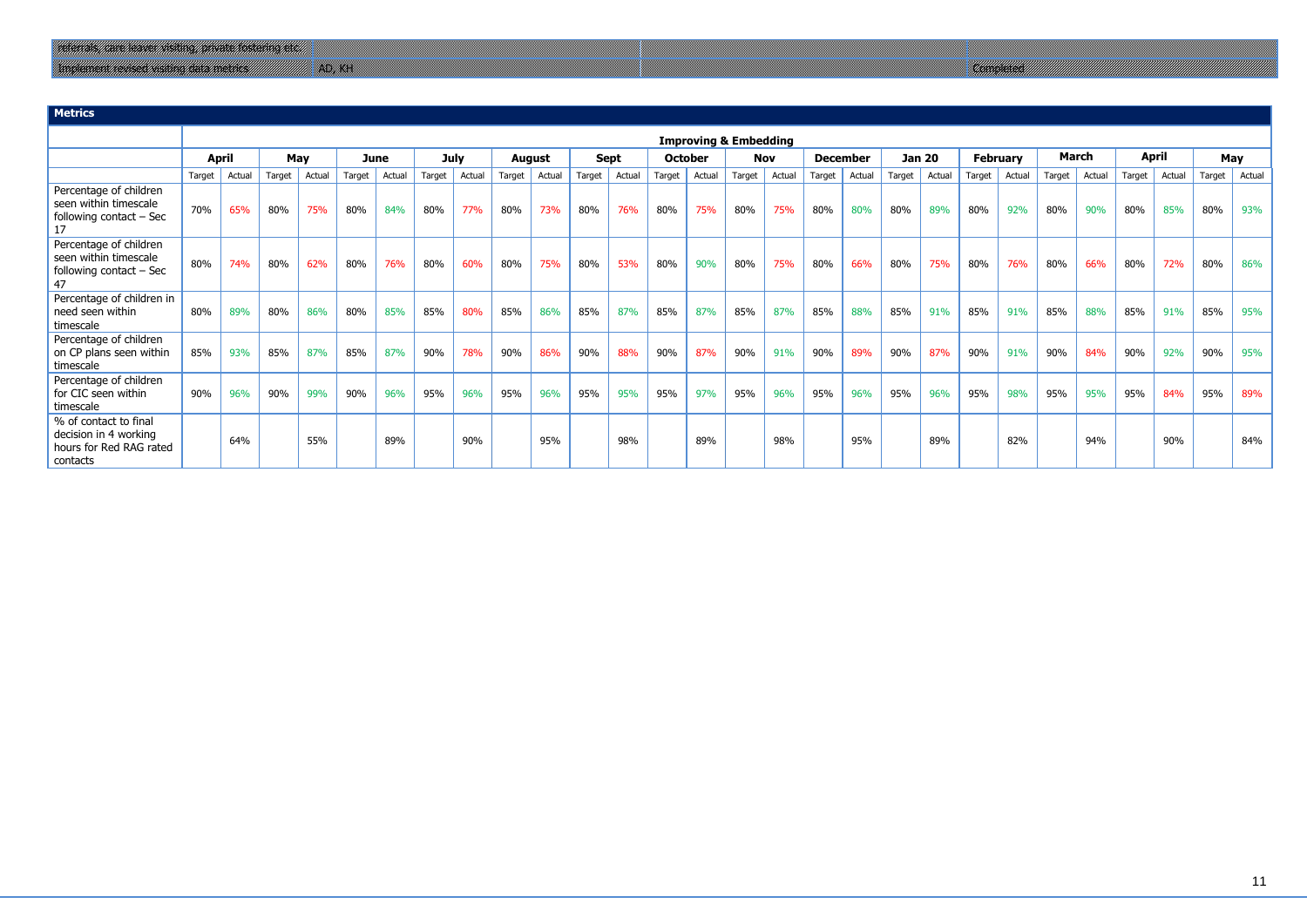|                                      |                                                                                                                                                                                                                                                                                                                          |                                                                                                                                                                                                                                                                                                                                                                                                                                                                                                                                                                                                                                                                                                                                                                                                                                                                                                                                                                                                                                                                                                                                                                                                                                                                                                                                                                                                                                                                                                                                                                                                                                                                                                                                                                                                                                                                                                                                                                                                                                                                                                                                                                                                                                                                                                                                                                                                                                                                                                                                                                                                                                                                                                                                                                           |                           |                               |   | <b>Impact status</b>    |   |
|--------------------------------------|--------------------------------------------------------------------------------------------------------------------------------------------------------------------------------------------------------------------------------------------------------------------------------------------------------------------------|---------------------------------------------------------------------------------------------------------------------------------------------------------------------------------------------------------------------------------------------------------------------------------------------------------------------------------------------------------------------------------------------------------------------------------------------------------------------------------------------------------------------------------------------------------------------------------------------------------------------------------------------------------------------------------------------------------------------------------------------------------------------------------------------------------------------------------------------------------------------------------------------------------------------------------------------------------------------------------------------------------------------------------------------------------------------------------------------------------------------------------------------------------------------------------------------------------------------------------------------------------------------------------------------------------------------------------------------------------------------------------------------------------------------------------------------------------------------------------------------------------------------------------------------------------------------------------------------------------------------------------------------------------------------------------------------------------------------------------------------------------------------------------------------------------------------------------------------------------------------------------------------------------------------------------------------------------------------------------------------------------------------------------------------------------------------------------------------------------------------------------------------------------------------------------------------------------------------------------------------------------------------------------------------------------------------------------------------------------------------------------------------------------------------------------------------------------------------------------------------------------------------------------------------------------------------------------------------------------------------------------------------------------------------------------------------------------------------------------------------------------------------------|---------------------------|-------------------------------|---|-------------------------|---|
| Rationale                            |                                                                                                                                                                                                                                                                                                                          |                                                                                                                                                                                                                                                                                                                                                                                                                                                                                                                                                                                                                                                                                                                                                                                                                                                                                                                                                                                                                                                                                                                                                                                                                                                                                                                                                                                                                                                                                                                                                                                                                                                                                                                                                                                                                                                                                                                                                                                                                                                                                                                                                                                                                                                                                                                                                                                                                                                                                                                                                                                                                                                                                                                                                                           |                           | On target                     | X | On target               | X |
|                                      | Leadership Teams.                                                                                                                                                                                                                                                                                                        |                                                                                                                                                                                                                                                                                                                                                                                                                                                                                                                                                                                                                                                                                                                                                                                                                                                                                                                                                                                                                                                                                                                                                                                                                                                                                                                                                                                                                                                                                                                                                                                                                                                                                                                                                                                                                                                                                                                                                                                                                                                                                                                                                                                                                                                                                                                                                                                                                                                                                                                                                                                                                                                                                                                                                                           |                           | $\blacktriangleright$ At risk |   | $\blacklozenge$ At risk |   |
| <b>Reporting period:</b>             | 1 <sup>st</sup> May 2020                                                                                                                                                                                                                                                                                                 | To                                                                                                                                                                                                                                                                                                                                                                                                                                                                                                                                                                                                                                                                                                                                                                                                                                                                                                                                                                                                                                                                                                                                                                                                                                                                                                                                                                                                                                                                                                                                                                                                                                                                                                                                                                                                                                                                                                                                                                                                                                                                                                                                                                                                                                                                                                                                                                                                                                                                                                                                                                                                                                                                                                                                                                        | 31 <sup>st</sup> May 2020 | Compromised                   |   | ▲ Compromised           |   |
|                                      |                                                                                                                                                                                                                                                                                                                          | To communicate with Practitioners, Managers and Leaders and engage their 'hearts and minds' to deliver practice and performance improvements<br>The Accelerated Improvement Plan (AIP) is the operational recovery mechanism which focuses<br><b>Actions status</b><br>improvement activity on priority practice fundamentals which need to improve rapidly. Given the need<br>for pace and focus implicit in the AIP, there is a need for a programme of communications and<br>improvement activity to ensure we engage the 'hearts and minds' of practitioners and managers. The<br>AIP is subject to regular review and oversight by the Improvement Board, Corporate and Senior<br>• Completed<br>Completed<br>• To ensure there is comprehensive and consistent understanding of the content and purpose of the<br>The communications approach aims to engage<br><b>Comments</b><br>Practitioners, Team Managers and Senior Leaders in<br>about overall<br>improvement activity through a range of approaches<br>• To ensure the focus of improvement activity within the AIP is meaningful and delivers change /<br><b>status</b><br>which have been adapted to take account of COVID-19<br>• Continued sharing of messages via 'Families Count' and communications from SLT<br>Technical briefings developed in relation to COVID-19 for staff and shared with partners (26<br>Programme of PSW Team drop-in sessions scheduled<br>throughout the month<br>Weekly PSW Round-Up of local, regional and national<br>• Continued Principal Social Worker facilitated drop ins for frontline SWs/Managers and a weekly<br>publications, press releases, projects, programmes and<br>initiatives<br>• Improvement Activity Grid developed to provide a framework for all improvement activity.<br>Weekly HOS Practice Fundamentals implementation<br><b>Actions next</b><br>reviews<br>period:<br>• Working in partnership with the LGA and DfE, Dr Andy Gill commissioned to undertake a review<br>Further DCS/SLT webinars to be delivered throughout<br>the current range of improvement and service development activity underway across children's<br>the month<br>services and layout a road map for a single, long term transformation programme. Dr Gill's<br>Continuation of COVID-19 technical briefings<br>recommendations have been accepted and are informing the development of a single whole<br>Weekly HOS review of the Practice Fundamentals<br>service transformation plan (which will supersede 'Building the Best') and will incorporate any<br>implementation<br>Re-visit vision, values and behaviours with DfE Children's<br>New AIP Meeting convened with Director (Safeguarding), HOS, Improvement Advisors and<br><b>Improvement Advisor</b> |                           |                               |   |                         |   |
| <b>Objectives</b>                    | <b>AIP</b><br>• To provide regular updates on progress against AIP priorities<br>improvement for children and young people.                                                                                                                                                                                              |                                                                                                                                                                                                                                                                                                                                                                                                                                                                                                                                                                                                                                                                                                                                                                                                                                                                                                                                                                                                                                                                                                                                                                                                                                                                                                                                                                                                                                                                                                                                                                                                                                                                                                                                                                                                                                                                                                                                                                                                                                                                                                                                                                                                                                                                                                                                                                                                                                                                                                                                                                                                                                                                                                                                                                           |                           |                               |   |                         |   |
| <b>Progress made this</b><br>period: | briefings as at 09.06.2020.)<br>• 5 Director/SLT webinars completed to date (with further webinars scheduled)<br>Round-Up<br>Practice Fundamentals Tool launched with associated communications<br>residual activity that has not yet been delivered<br>corporate business partners to join up improvement with delivery |                                                                                                                                                                                                                                                                                                                                                                                                                                                                                                                                                                                                                                                                                                                                                                                                                                                                                                                                                                                                                                                                                                                                                                                                                                                                                                                                                                                                                                                                                                                                                                                                                                                                                                                                                                                                                                                                                                                                                                                                                                                                                                                                                                                                                                                                                                                                                                                                                                                                                                                                                                                                                                                                                                                                                                           |                           |                               |   |                         |   |

| $\overline{\phantom{a}}$ Key Actions, Owners, Impacts on objectives and Timescale $\overline{\phantom{a}}$ |                                                 |                                                        |                                                                                   |
|------------------------------------------------------------------------------------------------------------|-------------------------------------------------|--------------------------------------------------------|-----------------------------------------------------------------------------------|
| <b>Key Actions</b>                                                                                         | <b>Owners</b>                                   | <b>Impact on Objective</b>                             | Timescale                                                                         |
| Visits to Teams by Directors                                                                               | DCS and SLT                                     | Increased visibility, staff engagement and feedback    | On-going (although replaced by webinars due to COVID-<br>19)                      |
| <b>The assistance of any</b>                                                                               | <u> Martin Carlottan (</u>                      | KRISS KIRSKI KALENDER                                  | <u> Karl Sergenting</u>                                                           |
| <u>TreatMatage Steng</u>                                                                                   | DIE CONSTANTINO DE LA CALIFICATIONE DE LA CALIF | <u> Katalonia Sino ya Maresa (a m</u>                  | <u> Karl Starter (</u>                                                            |
| Key messages and videos on TV screens                                                                      | Directors and Communication team                | Update and re-inforce key messages to front line staff | Started 29 July                                                                   |
| Conversation with staff roadshow                                                                           | <b>Improvement Advisor</b>                      | Prepare staff for Ofsted Inspection                    | October 19 onwards – completed (to be repeated in line<br>with COVID-19 recovery) |

- 
- 
- 
- 
- 
- 
-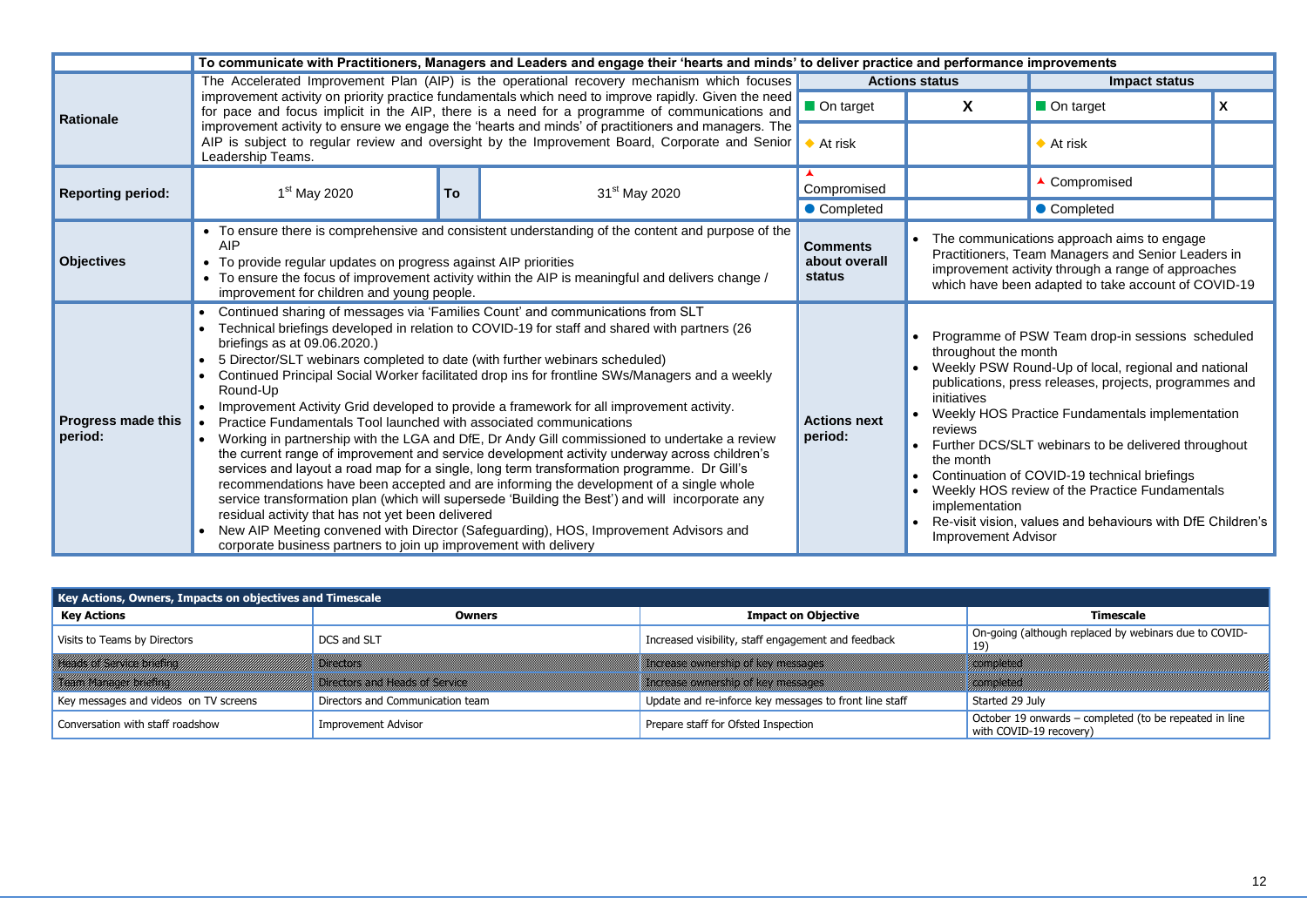| <b>Metrics</b>                                                                                                                                                              |                                |              |        |        |        |        |             |        |        |               |        |                          |        |                 |            |        |                 |        |        |               |                |                 |              |        |              |        |        |        |
|-----------------------------------------------------------------------------------------------------------------------------------------------------------------------------|--------------------------------|--------------|--------|--------|--------|--------|-------------|--------|--------|---------------|--------|--------------------------|--------|-----------------|------------|--------|-----------------|--------|--------|---------------|----------------|-----------------|--------------|--------|--------------|--------|--------|--------|
|                                                                                                                                                                             | <b>Improving and Embedding</b> |              |        |        |        |        |             |        |        |               |        |                          |        |                 |            |        |                 |        |        |               |                |                 |              |        |              |        |        |        |
|                                                                                                                                                                             |                                | <b>April</b> |        | May    |        | June   | <b>July</b> |        |        | <b>August</b> |        | <b>Sept</b>              |        | <b>October</b>  | <b>Nov</b> |        | <b>December</b> |        |        | <b>Jan 20</b> |                | <b>February</b> | <b>March</b> |        | <b>April</b> |        |        | May    |
|                                                                                                                                                                             | Target                         | Actual       | Target | Actual | Target | Actual | Target      | Actual | Target | Actual        | Target | Actual                   | Target | Actual          | Target     | Actual | Target          | Actual | Target | Actual        | Target $\vert$ | Actual          | Target       | Actual | Target       | Actual | Target | Actual |
| Number of Teams<br>visited by Directors                                                                                                                                     |                                |              |        |        |        | 11     |             |        |        | 8             |        |                          |        |                 |            | -      |                 |        | 22     |               |                | 6               |              |        |              | N/A    |        | N/A    |
| Video and key<br>messages produced -<br>Themes: "All about the<br>Child"; "Visiting<br>Children"; "Assessment<br>and Plan";<br>"Supervision"; "SW<br>stories " (cumulative) |                                |              |        |        |        |        |             |        |        | 3             |        | $\overline{\mathcal{A}}$ |        |                 |            |        |                 |        |        |               |                |                 |              |        |              |        |        |        |
| Number of Staff<br>Roadshow (cumulative)                                                                                                                                    |                                |              |        |        |        |        |             |        |        |               |        |                          |        | $\sqrt{2}$<br>∠ |            | 16     |                 | 18     |        |               |                |                 |              |        |              |        |        |        |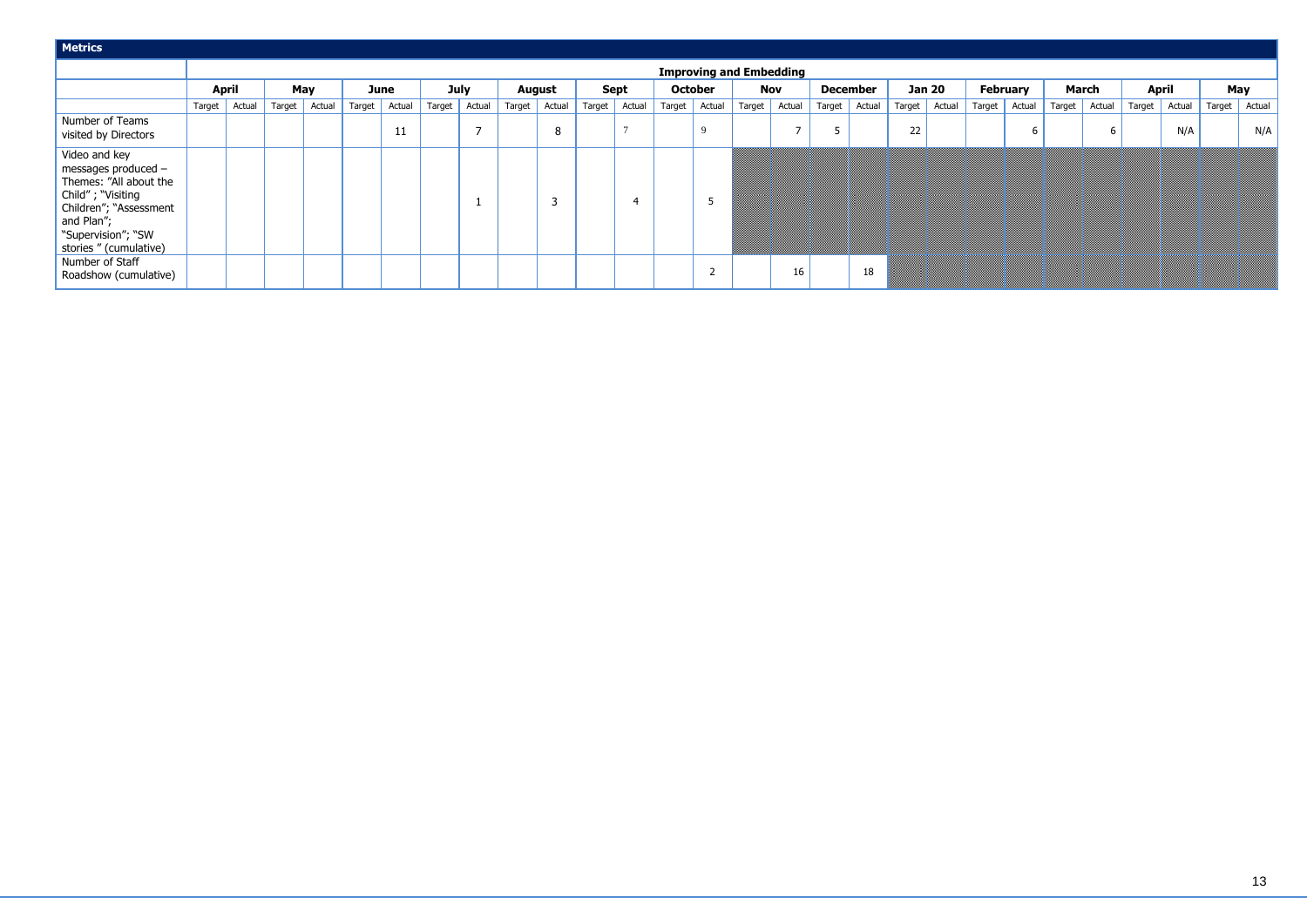|                                      | To protect children through timely decisions and risk informed intervention and support that has a positive impact and improves outcomes                                                                                                                                                                                                                                                                                                                                                                                                                                                                                                                                                                                                                                                                                                                                                                                                                                                                                                                                                                                                                                                                                                                                                                                                                                                                                                                                                                |                                            |                                                                                                                |                                                                                                                                                                                                                                                                                                                                                                                                                                                                                                                                                                                                                          |   |
|--------------------------------------|---------------------------------------------------------------------------------------------------------------------------------------------------------------------------------------------------------------------------------------------------------------------------------------------------------------------------------------------------------------------------------------------------------------------------------------------------------------------------------------------------------------------------------------------------------------------------------------------------------------------------------------------------------------------------------------------------------------------------------------------------------------------------------------------------------------------------------------------------------------------------------------------------------------------------------------------------------------------------------------------------------------------------------------------------------------------------------------------------------------------------------------------------------------------------------------------------------------------------------------------------------------------------------------------------------------------------------------------------------------------------------------------------------------------------------------------------------------------------------------------------------|--------------------------------------------|----------------------------------------------------------------------------------------------------------------|--------------------------------------------------------------------------------------------------------------------------------------------------------------------------------------------------------------------------------------------------------------------------------------------------------------------------------------------------------------------------------------------------------------------------------------------------------------------------------------------------------------------------------------------------------------------------------------------------------------------------|---|
|                                      | Ofsted inspected Children's Services in 2017 and judged the service to be inadequate for children                                                                                                                                                                                                                                                                                                                                                                                                                                                                                                                                                                                                                                                                                                                                                                                                                                                                                                                                                                                                                                                                                                                                                                                                                                                                                                                                                                                                       |                                            | <b>Actions status</b>                                                                                          | <b>Impact status</b>                                                                                                                                                                                                                                                                                                                                                                                                                                                                                                                                                                                                     |   |
|                                      | who need help and protection and inadequate overall. Ofsted have continued to undertake regular<br>monitoring visits. Inspections are currently suspended due to the COVID-19 pandemic. Children's                                                                                                                                                                                                                                                                                                                                                                                                                                                                                                                                                                                                                                                                                                                                                                                                                                                                                                                                                                                                                                                                                                                                                                                                                                                                                                      | On target                                  | X                                                                                                              | On target                                                                                                                                                                                                                                                                                                                                                                                                                                                                                                                                                                                                                |   |
| Rationale                            | Services must improve safeguarding services at pace and deliver consistently good services to<br>achieve positive outcomes for local children and young people.                                                                                                                                                                                                                                                                                                                                                                                                                                                                                                                                                                                                                                                                                                                                                                                                                                                                                                                                                                                                                                                                                                                                                                                                                                                                                                                                         |                                            |                                                                                                                |                                                                                                                                                                                                                                                                                                                                                                                                                                                                                                                                                                                                                          |   |
|                                      | During the 8 <sup>th</sup> and most recent monitoring visit in February 2020, Ofsted acknowledged some<br>safeguarding improvements but identified concerns about the focus, pace and consistency of<br>improvement, including a decline in the quality of DCYPS practice.                                                                                                                                                                                                                                                                                                                                                                                                                                                                                                                                                                                                                                                                                                                                                                                                                                                                                                                                                                                                                                                                                                                                                                                                                              | $\blacklozenge$ At risk                    |                                                                                                                | $\blacklozenge$ At risk                                                                                                                                                                                                                                                                                                                                                                                                                                                                                                                                                                                                  | X |
| <b>Reporting period:</b>             | $1st$ May 2020<br>31 <sup>st</sup> May 2020<br>To                                                                                                                                                                                                                                                                                                                                                                                                                                                                                                                                                                                                                                                                                                                                                                                                                                                                                                                                                                                                                                                                                                                                                                                                                                                                                                                                                                                                                                                       | Compromised                                |                                                                                                                | ▲ Compromised                                                                                                                                                                                                                                                                                                                                                                                                                                                                                                                                                                                                            |   |
|                                      |                                                                                                                                                                                                                                                                                                                                                                                                                                                                                                                                                                                                                                                                                                                                                                                                                                                                                                                                                                                                                                                                                                                                                                                                                                                                                                                                                                                                                                                                                                         | • Completed                                |                                                                                                                | • Completed                                                                                                                                                                                                                                                                                                                                                                                                                                                                                                                                                                                                              |   |
| <b>Objectives</b>                    | To ensure quality of management oversight & supervision to bring critical challenge & reflection<br>To deliver timely and purposeful visiting with children and young people<br>To deliver timely protection for children, including timely initial CP conferences<br>$\bullet$<br>To intervene in order to address and record children's lived experiences<br>$\bullet$<br>To develop SMART plans including the use of consistent contingency planning<br>$\bullet$<br>To target DCYPS quality of practice, including staff turnover & management oversight in order to<br>challenge planning and intervention, including late transition planning                                                                                                                                                                                                                                                                                                                                                                                                                                                                                                                                                                                                                                                                                                                                                                                                                                                     | <b>Comments</b><br>about overall<br>status | that are required                                                                                              | A schedule of targeted improvement activity is in place<br>Improvement activity needs to be forensic and delivered<br>at pace in order to achieve the widespread improvements                                                                                                                                                                                                                                                                                                                                                                                                                                            |   |
| <b>Progress made this</b><br>period: | Thematic audit about repeat child protection planning highlighted historical poor practice leading to<br>drift for affected children, however there were some indications that the most recent plans were<br>accompanied by better planning and intervention. A range of targeted improvements were<br>identified.<br>Thematic ICPC audit identified that a good proportion of children presented to ICPC receive the<br>$\bullet$<br>right decisions based on well presented information. The quality of information presented for<br>children without a CP plan, the application of the emotional abuse category and the quality of<br>plans generally are all areas for targeted improvement<br>• DCYPS experienced interim service manager joined the service to add capacity and DCYPS<br>service improvement action plan completed<br>• Seconded Ofsted HMI reviewing and providing critical feedback on LPM document bundles prior<br>to LPM. TMs report good learning that supports improvement.<br>• All court care proceedings have been moved to virtual/remote hearings, with the use of 2 x virtual<br>(quasi) court rooms established in Shire Hall and Cheltenham. All court cases triaged to manage<br>demand for court time dependent on critical risk and urgency (demand $=$ C100 x court care<br>proceedings and 30 x new care applications) to provide legal protection for children resulting in<br>additional legal resources being commissioned a neighbouring local authority. | <b>Actions next</b><br>period:             | planning and ICPCs<br>audits).<br>Develop impact tools to clarify<br>system.<br>service, the court and CAFCASS | Develop the thematic audit action plans for repeat CP<br>26 June 2020: all-day workshop with CP chairs focusing<br>on their role in achieving change for children with SMART<br>planning, pace and assertive challenge (underpinned by<br>Practice Fundamentals and learning from thematic<br>SMART planning: mandatory bitesize workshop<br>programme for SWs and managers in development for<br>delivery June - August 2020 (underpinned by Practice<br>Fundamentals and learning from thematic audits).<br>Phase 2 of thematic audit on decision-making in CP<br>Review and further develop court capacity with legal |   |

| Key Actions, Owners, Impacts on objectives and Timescale                                                                                                                                    |                                                        |                                                                                                                                    |                                     |  |  |  |  |  |  |  |  |  |  |
|---------------------------------------------------------------------------------------------------------------------------------------------------------------------------------------------|--------------------------------------------------------|------------------------------------------------------------------------------------------------------------------------------------|-------------------------------------|--|--|--|--|--|--|--|--|--|--|
| <b>Key Actions</b>                                                                                                                                                                          | <b>Owners</b>                                          | <b>Impact on Objective</b>                                                                                                         | <b>Timescale</b>                    |  |  |  |  |  |  |  |  |  |  |
| Evaluate impact of safeguarding improvement<br>activities (strategy meetings, ICPCs, repeat plans,<br>neglect, pre-birth) and use learning to shape and<br>target further improvement work. | Director (Safeguarding) / HOS QA / Improvement Advisor | Decision-making at key points of the safeguarding system are<br>sound and based on best evidence from good quality<br>assessments. | May 2020                            |  |  |  |  |  |  |  |  |  |  |
| Introduce enhanced quality control of LPM<br>document bundles by deploying seconded Ofsted<br>HMI.                                                                                          | Director (Safeguarding) /HOS QA / HOS Cheltenham       | LPMs can make the right decision first time because the quality<br>of submissions is consistently good enough.                     | May 2020 for duration of secondment |  |  |  |  |  |  |  |  |  |  |
| Implement improvement plan for DCYPS that<br>focuses on Essentials and Practice Fundamentals                                                                                                | Acting Education Director / HOS DCYPS                  | Children and young people with disabilities have their needs<br>assessed and met promptly, including safeguarding needs.           | June 2020                           |  |  |  |  |  |  |  |  |  |  |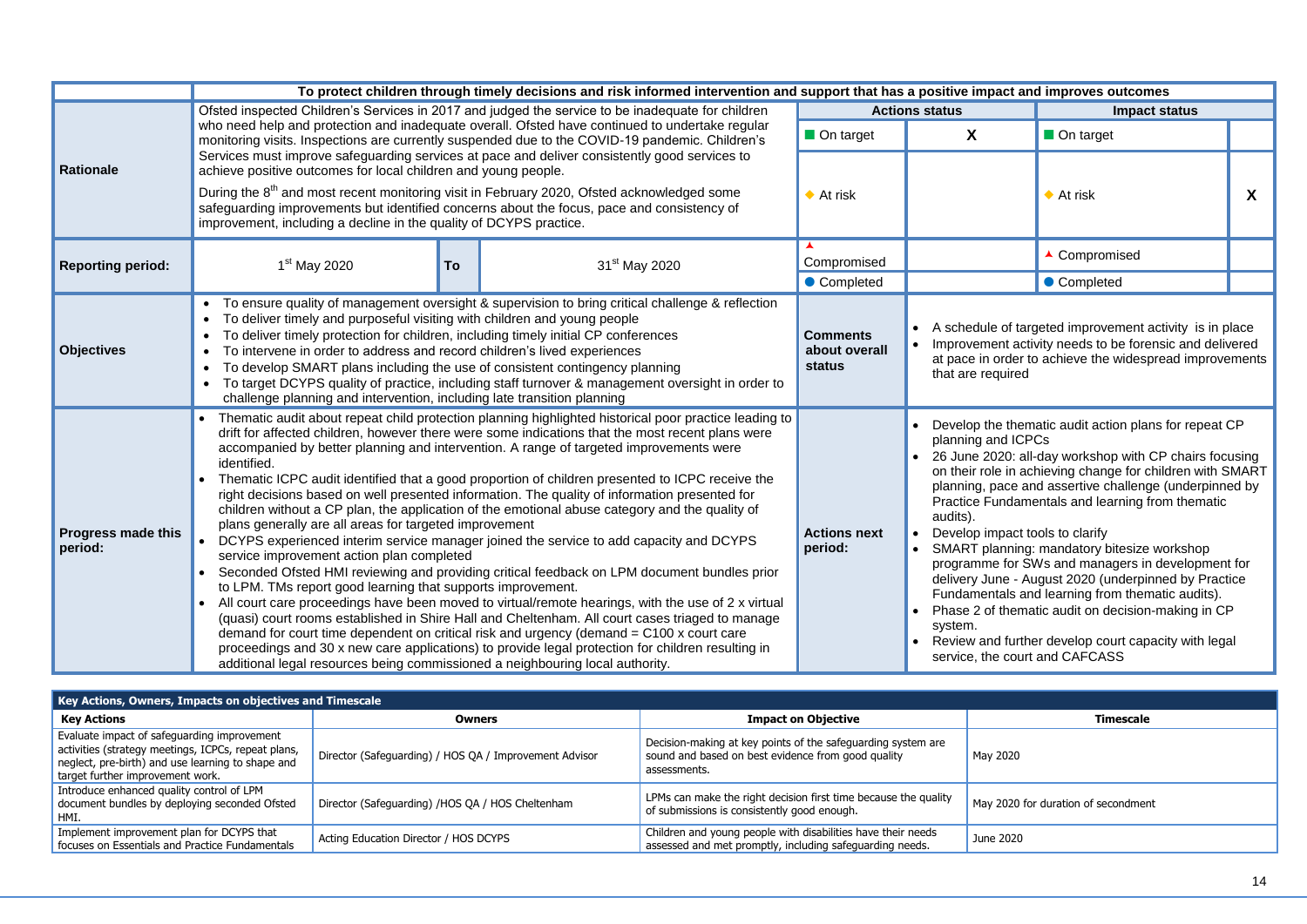| <b>Metrics</b>                                                                                                                                                                    |                                  |              |        |        |        |        |        |             |               |        |        |             |        |                |            |        |        |          |        |               |                 |        |        |              |        |              |        |        |
|-----------------------------------------------------------------------------------------------------------------------------------------------------------------------------------|----------------------------------|--------------|--------|--------|--------|--------|--------|-------------|---------------|--------|--------|-------------|--------|----------------|------------|--------|--------|----------|--------|---------------|-----------------|--------|--------|--------------|--------|--------------|--------|--------|
|                                                                                                                                                                                   | <b>Improving &amp; Embedding</b> |              |        |        |        |        |        |             |               |        |        |             |        |                |            |        |        |          |        |               |                 |        |        |              |        |              |        |        |
|                                                                                                                                                                                   |                                  | <b>April</b> |        | May    |        | June   |        | <b>July</b> | <b>August</b> |        |        | <b>Sept</b> |        | <b>October</b> | <b>Nov</b> |        |        | December |        | <b>Jan 20</b> | <b>February</b> |        |        | <b>March</b> |        | <b>April</b> |        | May    |
|                                                                                                                                                                                   | Target                           | Actual       | Target | Actual | Target | Actual | Target | Actual      | Target        | Actual | Target | Actual      | Target | Actual         | Target     | Actual | Target | Actual   | Target | Actual        | Target          | Actual | Target | Actual       | Target | Actual       | Target | Actual |
| Children subject to an<br><b>Initial Child Protection</b><br>Conferences held within<br>15 working days of the<br>initiation of the S47<br>enquiry which led to the<br>conference | 80%                              | 62%          | 80%    | 72%    | 80%    | 89%    | 80%    | 80%         | 80%           | 53%    | 80%    | 57%         | 80%    | 39%            | 80%        | 39%    | 80%    | 42%      | 80%    | 55%           | 80%             | 62%    | 80%    | 66%          | 80%    | 53%          | 80%    | 61%    |
| Children becoming<br>subject of a Child<br>Protection plan for 2nd<br>or subsequent time                                                                                          | 25%                              | 31%          | 25%    | 20%    | 25%    | 24%    | 25%    | 29%         | 25%           | 34%    | 25%    | 36%         | 25%    | 28%            | 25%        | 25%    | 25%    | 25%      | 25%    | 35%           | 25%             | 25%    | 25%    | 37%          | 25%    | 21%          | 25%    | 35%    |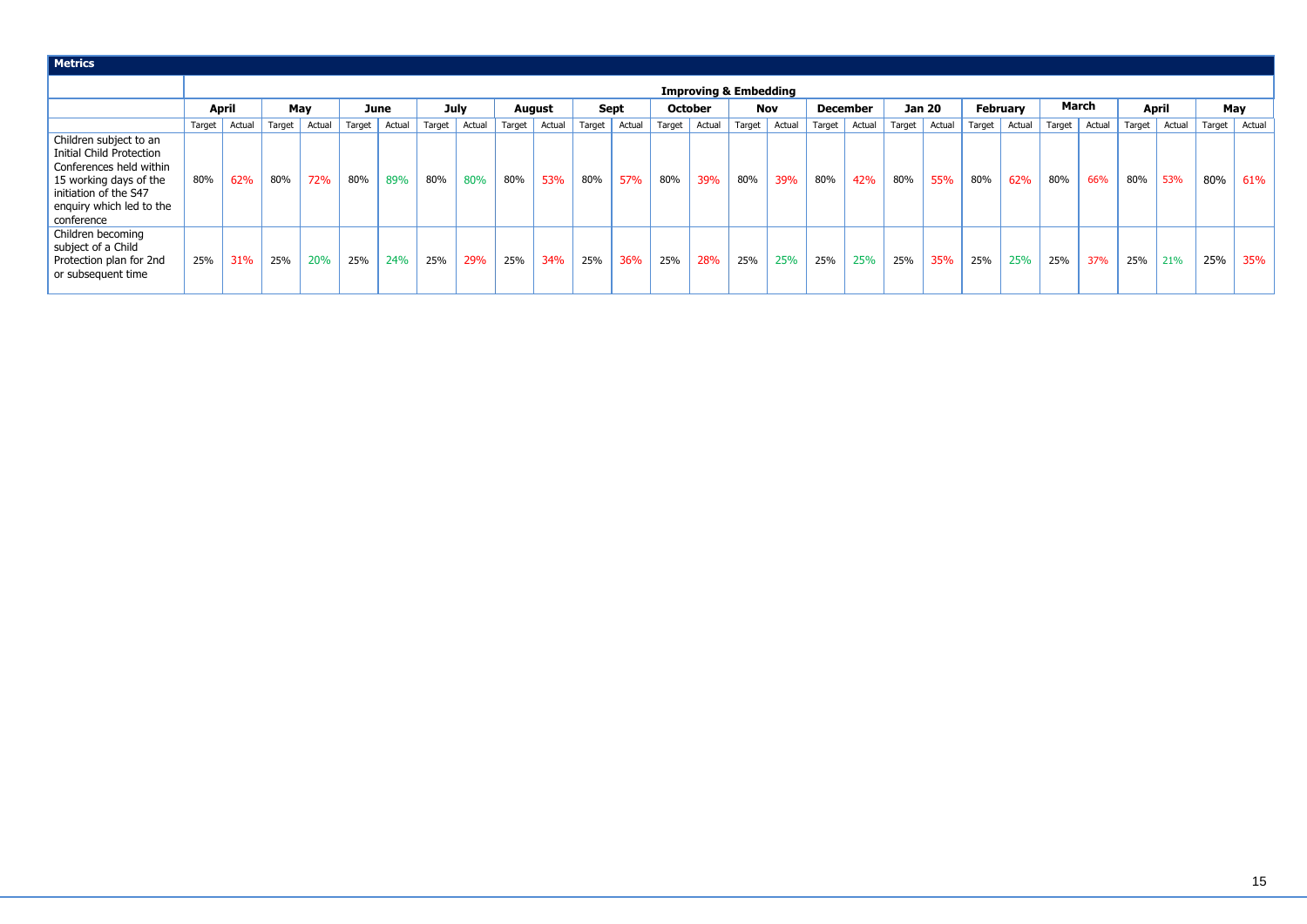| st appropriate opportunity      |                       |                      |   |  |  |  |  |  |  |  |
|---------------------------------|-----------------------|----------------------|---|--|--|--|--|--|--|--|
|                                 | <b>Actions status</b> | <b>Impact status</b> |   |  |  |  |  |  |  |  |
| On target                       | X                     | On target            |   |  |  |  |  |  |  |  |
| $\blacklozenge$ At risk         |                       | At risk              | X |  |  |  |  |  |  |  |
| $\blacktriangle$<br>Compromised |                       | ▲ Compromised        |   |  |  |  |  |  |  |  |
| • Completed                     |                       | Completed            |   |  |  |  |  |  |  |  |

Ile of targeted improvement activity is in place nent activity needs to be forensic and delivered order to achieve the widespread improvements equired

- ment advisers will deliver mandatory bitesize ps on achieving permanence to all SWs and is in June - July 2020 to be informed by audit findings and Practice Fundamentals. briefings to Care Leaver practitioners on from the quarterly Pathway Plan audit to include e about what is a good plan and compliance with ools and guidance
- detailed scrutiny to address agreed s20 actions. late LPM quality control findings and develop lessons for SWs and Team Managers and refresh Fostering Service improvement an

| <b>Timescale</b> |    |
|------------------|----|
| uary 2020        |    |
| uary 2020        |    |
| ch month         |    |
|                  | 16 |

|                                      |                                                                                                                                                                                                                                                                                                                                                                                                                                                                                                                                                                                                                                                                                                                                                                                                                                                                                                                                                                                                                                                                                                                                                                                                                                                                                                                                                                                                                                                                                                                                                                                                                                                                                                                                                                                                                                                                                                                                                     | To achieve permanence for children at the earliest appropriate opportunity |                                                                                                                                                                                                                                                    |                                                                                                                                                                                                                               |  |  |  |  |  |  |  |
|--------------------------------------|-----------------------------------------------------------------------------------------------------------------------------------------------------------------------------------------------------------------------------------------------------------------------------------------------------------------------------------------------------------------------------------------------------------------------------------------------------------------------------------------------------------------------------------------------------------------------------------------------------------------------------------------------------------------------------------------------------------------------------------------------------------------------------------------------------------------------------------------------------------------------------------------------------------------------------------------------------------------------------------------------------------------------------------------------------------------------------------------------------------------------------------------------------------------------------------------------------------------------------------------------------------------------------------------------------------------------------------------------------------------------------------------------------------------------------------------------------------------------------------------------------------------------------------------------------------------------------------------------------------------------------------------------------------------------------------------------------------------------------------------------------------------------------------------------------------------------------------------------------------------------------------------------------------------------------------------------------|----------------------------------------------------------------------------|----------------------------------------------------------------------------------------------------------------------------------------------------------------------------------------------------------------------------------------------------|-------------------------------------------------------------------------------------------------------------------------------------------------------------------------------------------------------------------------------|--|--|--|--|--|--|--|
|                                      | Ofsted inspected Children's Services in 2017 and judged the service to 'Require Improvement' for                                                                                                                                                                                                                                                                                                                                                                                                                                                                                                                                                                                                                                                                                                                                                                                                                                                                                                                                                                                                                                                                                                                                                                                                                                                                                                                                                                                                                                                                                                                                                                                                                                                                                                                                                                                                                                                    |                                                                            | <b>Actions status</b>                                                                                                                                                                                                                              | Impa                                                                                                                                                                                                                          |  |  |  |  |  |  |  |
|                                      | children looked after and achieving permanence (with sub-judgements of 'Good' for Adoption<br>performance and 'Requires Improvement' in respect of the experiences and progress of care leavers).                                                                                                                                                                                                                                                                                                                                                                                                                                                                                                                                                                                                                                                                                                                                                                                                                                                                                                                                                                                                                                                                                                                                                                                                                                                                                                                                                                                                                                                                                                                                                                                                                                                                                                                                                   | On target                                                                  | X                                                                                                                                                                                                                                                  | On target                                                                                                                                                                                                                     |  |  |  |  |  |  |  |
| <b>Rationale</b>                     | Ofsted have continued to undertake regular monitoring visits.<br>The 7 <sup>th</sup> and penultimate monitoring visit focused on care leavers was undertaken in September 2019.<br>Ofsted recognised that a number of the recommendations from the previous visit had been<br>progressed however there were still some areas that needed further work to improve care leaving<br>services.                                                                                                                                                                                                                                                                                                                                                                                                                                                                                                                                                                                                                                                                                                                                                                                                                                                                                                                                                                                                                                                                                                                                                                                                                                                                                                                                                                                                                                                                                                                                                          | $\bullet$ At risk                                                          |                                                                                                                                                                                                                                                    | $\blacklozenge$ At risk                                                                                                                                                                                                       |  |  |  |  |  |  |  |
| <b>Reporting period:</b>             | 31 <sup>st</sup> May 2020<br>1 <sup>st</sup> May 2020<br>To                                                                                                                                                                                                                                                                                                                                                                                                                                                                                                                                                                                                                                                                                                                                                                                                                                                                                                                                                                                                                                                                                                                                                                                                                                                                                                                                                                                                                                                                                                                                                                                                                                                                                                                                                                                                                                                                                         | Compromised                                                                |                                                                                                                                                                                                                                                    | ▲ Compromised                                                                                                                                                                                                                 |  |  |  |  |  |  |  |
|                                      |                                                                                                                                                                                                                                                                                                                                                                                                                                                                                                                                                                                                                                                                                                                                                                                                                                                                                                                                                                                                                                                                                                                                                                                                                                                                                                                                                                                                                                                                                                                                                                                                                                                                                                                                                                                                                                                                                                                                                     | • Completed                                                                |                                                                                                                                                                                                                                                    | • Completed                                                                                                                                                                                                                   |  |  |  |  |  |  |  |
| <b>Objectives</b>                    | • To ensure children achieve timely legal, placement and emotional permanence<br>• To improve the quality and effectiveness of care and pathway plans<br>• To strengthen transition planning<br>• To provide care leavers with important information about their health histories<br>• To increase the number of young people in employment, education or training                                                                                                                                                                                                                                                                                                                                                                                                                                                                                                                                                                                                                                                                                                                                                                                                                                                                                                                                                                                                                                                                                                                                                                                                                                                                                                                                                                                                                                                                                                                                                                                  | <b>Comments</b><br>about overall<br>status                                 | A schedule of targeted improvemen<br>Improvement activity needs to be fo<br>that are required                                                                                                                                                      | at pace in order to achieve the wide                                                                                                                                                                                          |  |  |  |  |  |  |  |
| <b>Progress made this</b><br>period: | The percentage of all children in care who are s20 remained high at end of May (210 out of $754 =$<br>28%). This is down from a peak of 31% six months ago.<br>Intensive work with operational SW teams and legal services in December, January and February<br>led to the identification of all children for whom s20 was appropriate and all for whom action was<br>needed to end the use of s20.<br>This has yet to lead to a big reduction in the use of s20 as there is a legacy effect. However, there<br>$\bullet$<br>is now assurance that in almost all cases s20 is appropriate (and recorded as such with a<br>rationale) or action is underway (e.g. LPM, pre-proceedings and care proceedings). A recent<br>review identified nine children/young people where action was delayed and HOS are escalating.<br>Despite Covid-19, work has continued to bring children's cases to court where appropriate, though<br>inevitably there has been some delay as a result.<br>HOS now maintain trackers and scrutinise s20 rates and use, which are now also scrutinised at<br>$\bullet$<br>strategic performance surgery.<br>• The use of s20 for new entrants has been volatile as a percentage. We saw a significant reduction<br>earlier this year but in May 20, 87% of children entering care did so under s20. This is high and as<br>yet we do not understand the reasons. HOS have been reminded of the need to scrutinise and<br>challenge all use of s20, including for new entrants to care.<br>Improvement advisers delivered IRO service development day - focus on IRO role in achieving<br>$\bullet$<br>permanence and skills development to be effective in that role. Underpinned by thematic audit<br>findings and Practice Fundamentals.<br>Revised care leaver service improvement plan completed for SLT sign-off June 2020.<br>DCYPS and Care Leaver service improvement plans set out actions to improve transitions. | <b>Actions next</b><br>period:                                             | • Improvement advisers will deliver r<br>• Provide briefings to Care Leaver p<br>agreed tools and guidance<br>• Further detailed scrutiny to addres<br>• Consolidate LPM quality control fin<br>• Review and refresh Fostering Serv<br>action plan | workshops on achieving permaner<br>Managers in June - July 2020 to be<br>thematic audit findings and Practic<br>findings from the quarterly Pathway<br>guidance about what is a good pla<br>learning lessons for SWs and Tear |  |  |  |  |  |  |  |

| Key Actions, Owners, Impacts on objectives and Timescale           |                                     |                                                                         |              |  |  |  |  |  |  |  |  |  |  |
|--------------------------------------------------------------------|-------------------------------------|-------------------------------------------------------------------------|--------------|--|--|--|--|--|--|--|--|--|--|
| <b>Key Actions</b>                                                 | <b>Owners</b>                       | <b>Impact on Objective</b>                                              | Timescale    |  |  |  |  |  |  |  |  |  |  |
| Thematic champions to be identified for care<br>leavers            | DCS and CIC Strategic Lead          | Increased offer to care leavers                                         | January 2020 |  |  |  |  |  |  |  |  |  |  |
| Apprenticeships and work experience opportunities<br>to be widened | Leader of the Council / Lead Member | Increased number of care leaver in employment, education or<br>training | January 2020 |  |  |  |  |  |  |  |  |  |  |
| $16+$ Panel                                                        | DCS / Integrated Commissioner       | Stronger transition to adulthood                                        | Each month   |  |  |  |  |  |  |  |  |  |  |